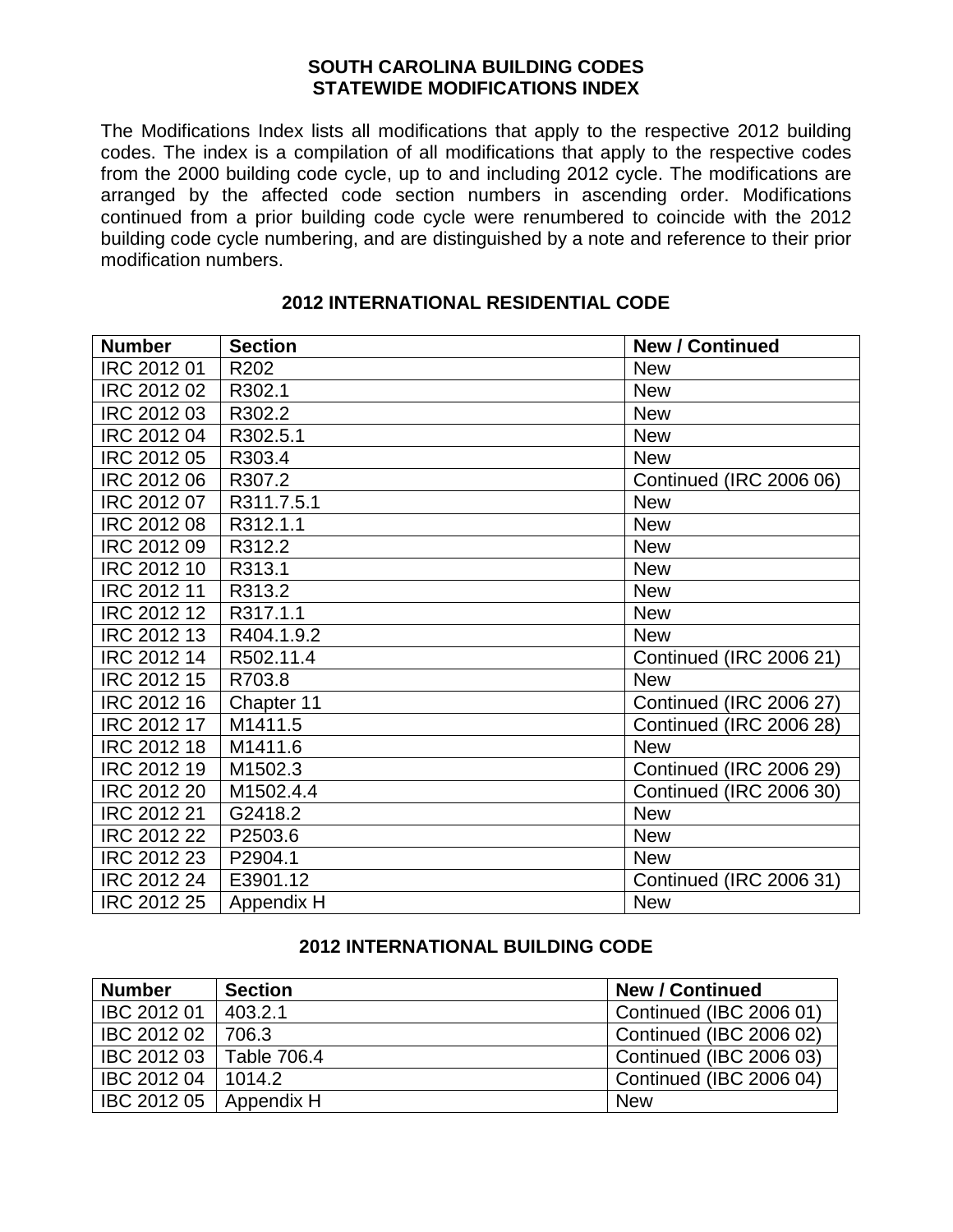# **2012 INTERNATIONAL FIRE CODE**

| <b>Number</b> | <b>Section</b> | <b>New / Continued</b>  |
|---------------|----------------|-------------------------|
| IFC 2012 01   | 202            | <b>New</b>              |
| IFC 2012 02   | 202            | <b>New</b>              |
| IFC 2012 03   | 307.5.1        | <b>New</b>              |
| IFC 2012 04   | 503.2.1        | <b>New</b>              |
| IFC 2012 05   | 508.5.1        | Continued (IFC 2006 01) |
| IFC 2012 06   | 905.3          | <b>New</b>              |
| IFC 2012 07   | 906.1          | Continued (IFC 2006 01) |
| IFC 2012 08   | 2307.2.2       | <b>New</b>              |
| IFC 2012 09   | 2307.4         | <b>New</b>              |
| IFC 2012 10   | 2307.5.3       | <b>New</b>              |
| IFC 2012 11   | 2307.6         | <b>New</b>              |
| IFC 2012 12   | 6101.1         | <b>New</b>              |
| IFC 2012 13   | 6103.2.1.1     | <b>New</b>              |
| IFC 2012 14   | 6103.2.1.6     | <b>New</b>              |
| IFC 2012 15   | 6105.2         | <b>New</b>              |
| IFC 2012 16   | 6106.1         | <b>New</b>              |
| IFC 2012 17   | 6106.2         | <b>New</b>              |
| IFC 2012 18   | 6107.4         | <b>New</b>              |
| IFC 2012 19   | 6109.3         | <b>New</b>              |
| IFC 2012 20   | 6109.7         | <b>New</b>              |
| IFC 2012 21   | 6109.9         | <b>New</b>              |
| IFC 2012 22   | 6109.13        | <b>New</b>              |
| IFC 2012 23   | 6110.1         | <b>New</b>              |
| IFC 2012 24   | 6111.2.1       | <b>New</b>              |
| IFC 2012 25   | 6111.3         | <b>New</b>              |

## **2012 INTERNATIONAL FUEL GAS CODE**

| <b>Number</b> | <b>Section</b> | <b>New / Continued</b>   |
|---------------|----------------|--------------------------|
| IFGC 2012 01  | 401.9          | <b>New</b>               |
| IFGC 2012 02  | 401.10         | <b>New</b>               |
| IFGC 2012 03  | 412.4          | <b>New</b>               |
| IFGC 2012 04  | 412.6          | <b>New</b>               |
| IFGC 2012 05  | 412.7.3        | <b>New</b>               |
| IFGC 2012 06  | 412.8          | <b>New</b>               |
| IFGC 2012 07  | 505.1.1        | Continued (IFGC 2006 01) |

# **2011 NATIONAL ELECTRICAL CODE**

| <b>Number</b> | <b>Article</b> | <b>New / Continued</b>         |
|---------------|----------------|--------------------------------|
| NEC 2012 01   | 90.2(B)(5)(b)  | Continued (NEC 2008 01,        |
| NEC 2012 02   | 210.12(B)      | <b>Continued (NEC 2008 02)</b> |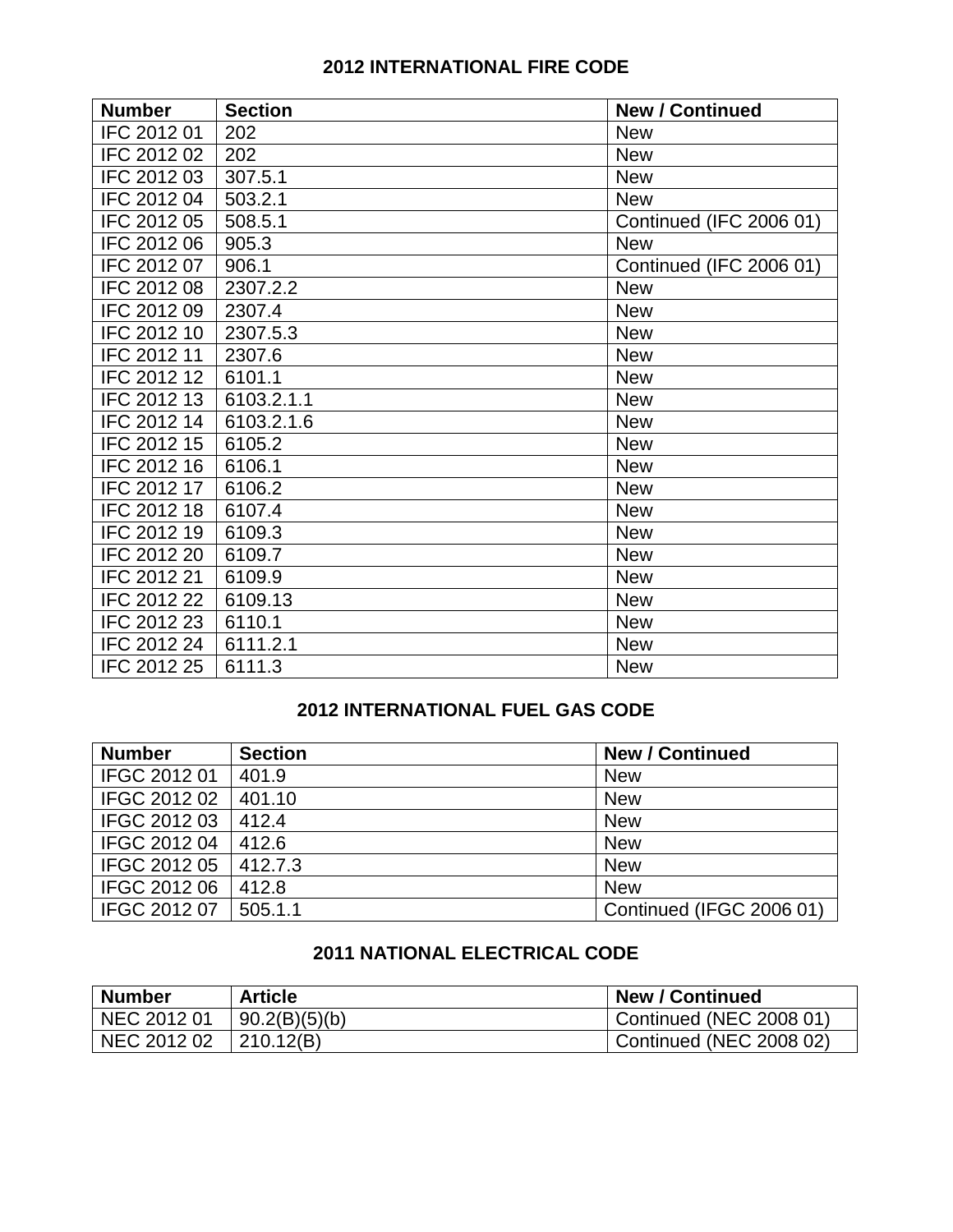#### **SOUTH CAROLINA MODIFICATIONS TO THE 2012 EDITION OF THE INTERNATIONAL RESIDENTIAL CODE**

As authorized by Section 6-9-40 of the South Carolina Code of Laws, 1976 as amended, the South Carolina Building Codes Council has approved the following modifications to the 2012 edition of the International Residential Code (IRC). Approved modifications under Section 6-9-40 are mandatory for all local jurisdictions and must be incorporated into the International Residential Code.

The modifications are arranged by the affected IRC section numbers in ascending order. Modifications continued from a prior building code cycle were renumbered to coincide with the 2012 building code cycle numbering, and are distinguished by a note and reference to their prior modification numbers.

**Modification Number:** IRC 2012 01.

**Section:** R202 Definitions.

**Modification:** A definition of "Accepted Engineering Practice" was added.

The new definition states: Accepted Engineering Practice – The performance design of structures and/or structural elements that vary from prescriptive design methods of this code. Such design shall be made with accepted design standards by a South Carolina licensed Architect or Engineer as permitted by existing state law.

**Reason:** To provide a clear definition and uniform interpretation of the phrase.

**Proponent:** Coastal Code Enforcement Association of South Carolina.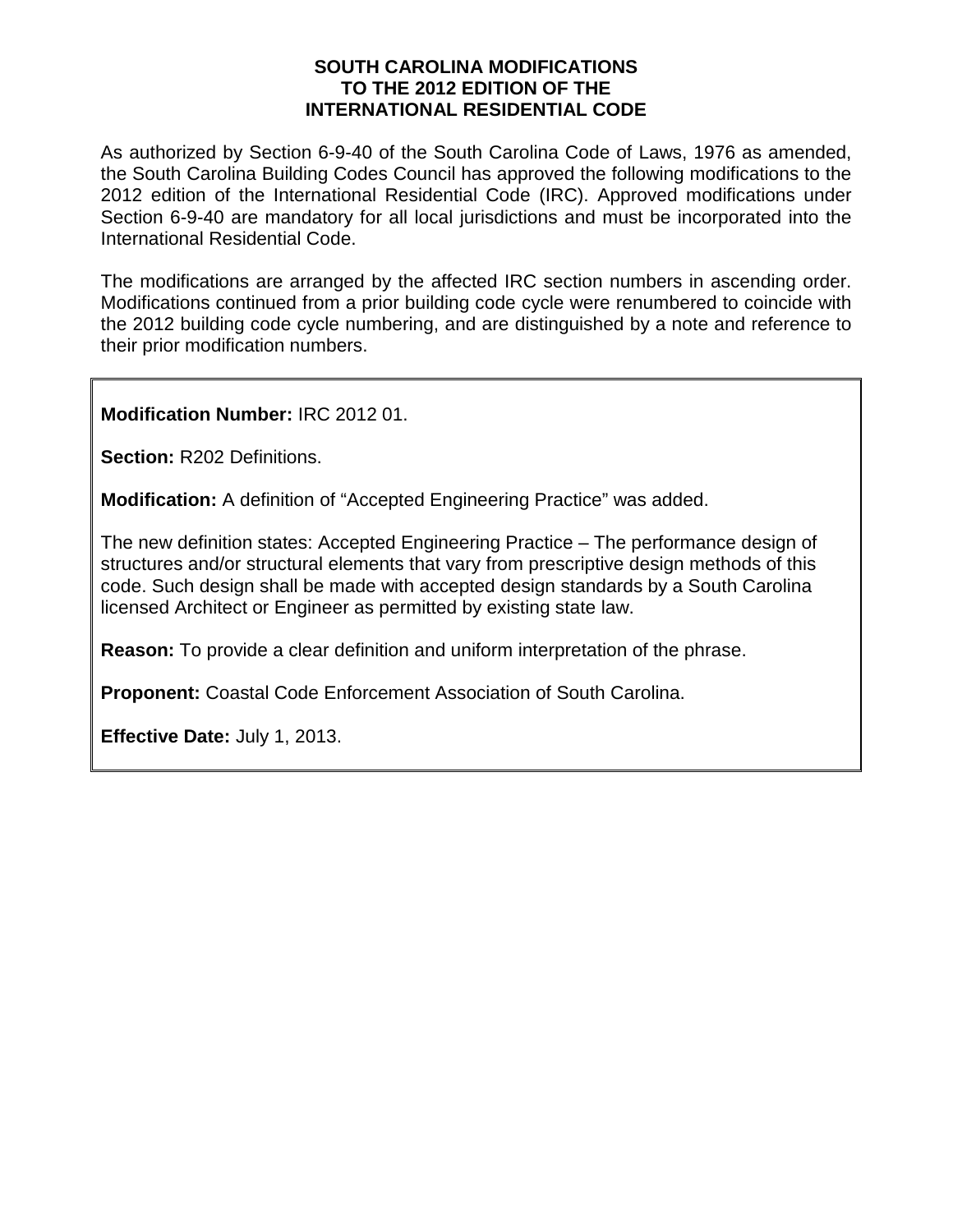**Modification Number:** IRC 2012 02.

**Figure:** R302.1Exterior walls.

**Modification:** An additional exception was added to the section.

The new exception states: Exception 6. a. The minimum fire separation distance for improvement constructed on a lot shown on: [ i ] a recorded bonded or final subdivision plat, or [ ii ] a sketch plan, site plan, plan of phased development or preliminary plat approved by the local governing authority which was recorded or approved prior to the implementation of IRC 2012 which shows or describes lesser setbacks than the fire separation distances provided in Table R302.1(1) shall be equal to the lesser setbacks, but in no event less than 3 feet.

b. The minimum fire separation distance for improvements constructed on a lot where the local governing authority has prior to the implementation of IRC 2012: [ i ] accepted exactions or issued conditions, [ ii ] granted a special exception, [ iii ] entered into a development agreement, [ iv ] approved a variance, [ v ] approved a planned development district, or [ vi ] otherwise approved a specific development plan which contemplated or provided for setbacks less than the fire separation distances provided in Table R302.1(1) shall be equal to the lesser setback, but in no event less than 3 feet.

**Reason:** To retain the fire separation distances used in previous editions of the residential building codes.

**Proponent:** Home Builders Association of South Carolina.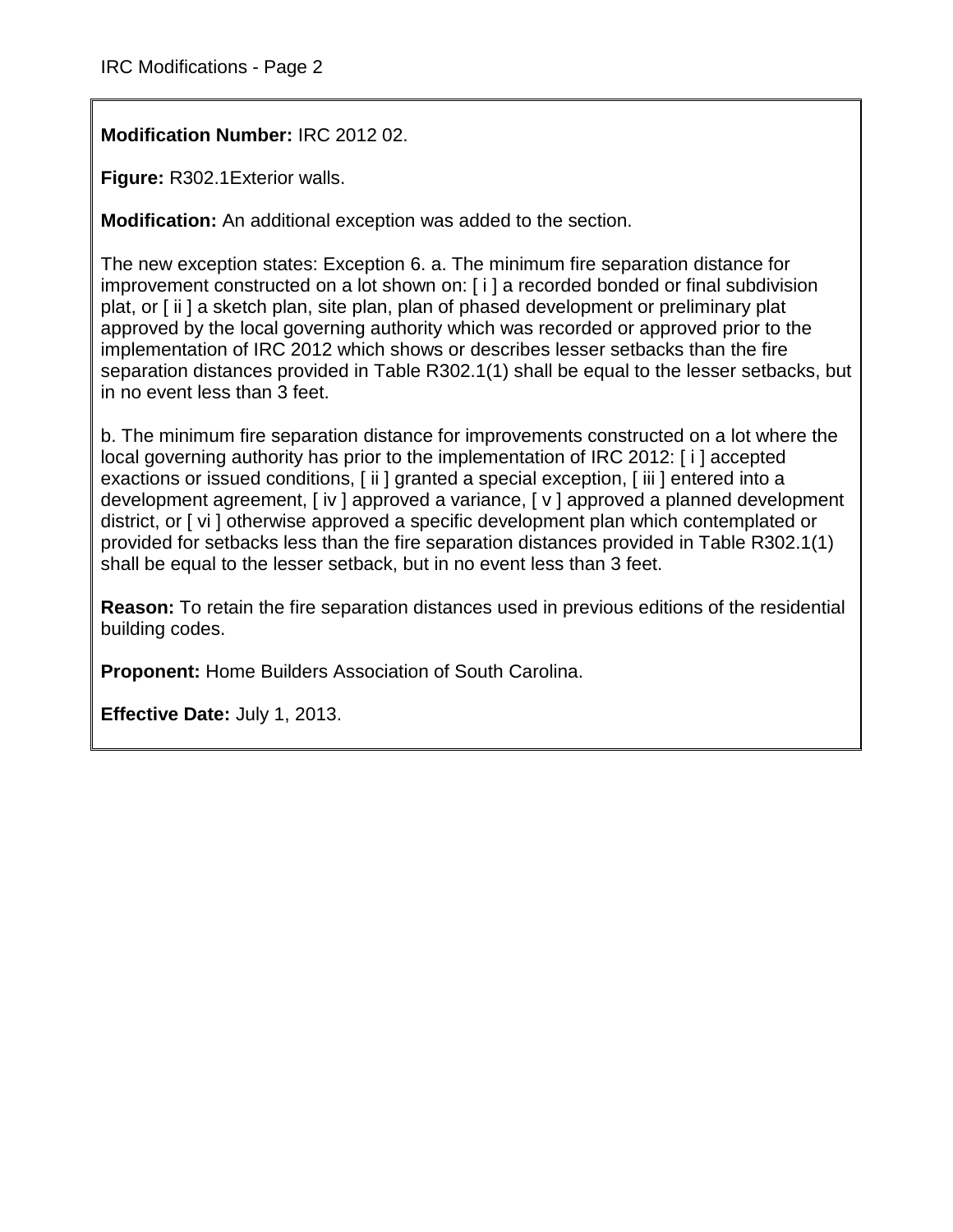**Modification Number:** IRC 2012 03.

**Section:** R302.2 Townhouses.

**Modification:** The existing exception was modified to allow for a fire rating reduction when a fire sprinkler system is installed.

The exception now states: Exception: A common 2-hour fire resistance rated wall assembly tested in accordance with ASTM E119 or UL263 is permitted for townhouses if such walls do not contain plumbing or mechanical equipment, ducts or vents in the cavity of the common wall. This rating may be reduced to 1-hour when the townhouses on both sides of such wall are equipped throughout with an automatic sprinkler system installed in accordance with Section P2904. The wall shall be rated for fire exposure from both sides and shall extend to and be tight against the exterior wall and tight against the underside of the roof sheathing. Electrical installations shall be installed in accordance with Chapters 34 through 43. Penetrations of electrical outlet boxes shall be in accordance with Section R302.4.

**Reason:** To maintain the two-hour common wall, but allow the reduction to one-hour when the townhouse contains a sprinkler system.

**Proponent:** Coastal Code Enforcement Association of South Carolina.

**Effective Date:** July 1, 2013.

**Modification Number:** IRC 2012 04.

**Section:** R302.5.1Opening protection.

**Modification:** The existing text was modified to remove the self closing device.

The section now states: Openings from a private garage directly into a room used for sleeping purposes shall not be permitted. Other openings between the garage and residence shall be equipped with solid wood doors not less than 1 3/8 inches (35 mm) in thickness, solid or honeycomb core steel doors not less than 1 3/8 inches (35 mm) thick, or 20-minute fire-rated doors.

**Reason:** Lack of supporting documentation proving that self closing devices contribute to fire or carbon monoxide safety.

**Proponent:** Home Builders Association of South Carolina.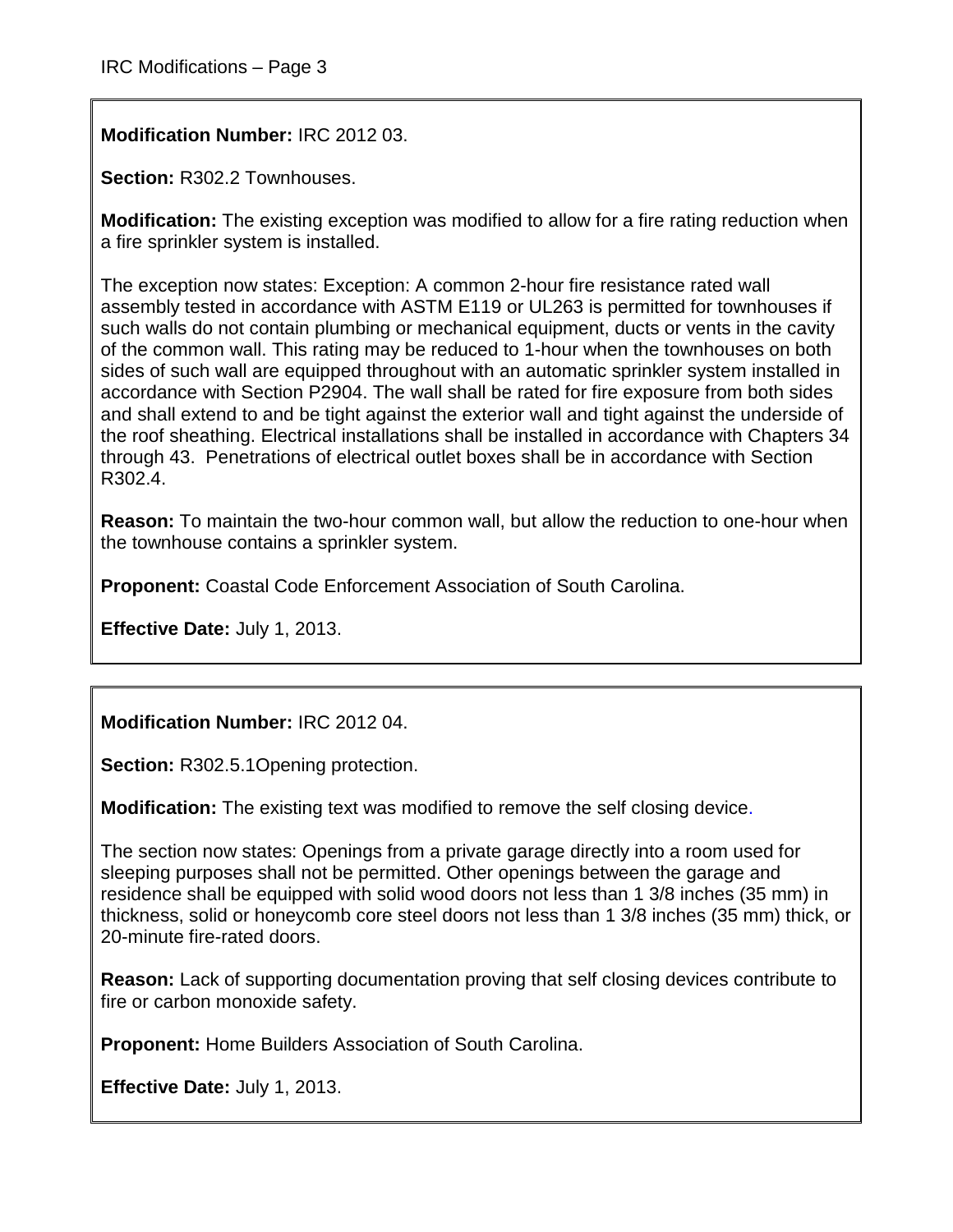**Modification Number:** IRC 2012 05.

**Section:** R303.4 Mechanical ventilation.

**Modification:** The section was deleted without substitution.

**Reason:** The blower door test is not required with the current State Energy Standard (2009 International Energy Conservation Code) and is not applicable.

**Proponent:** Coastal Code Enforcement Association of South Carolina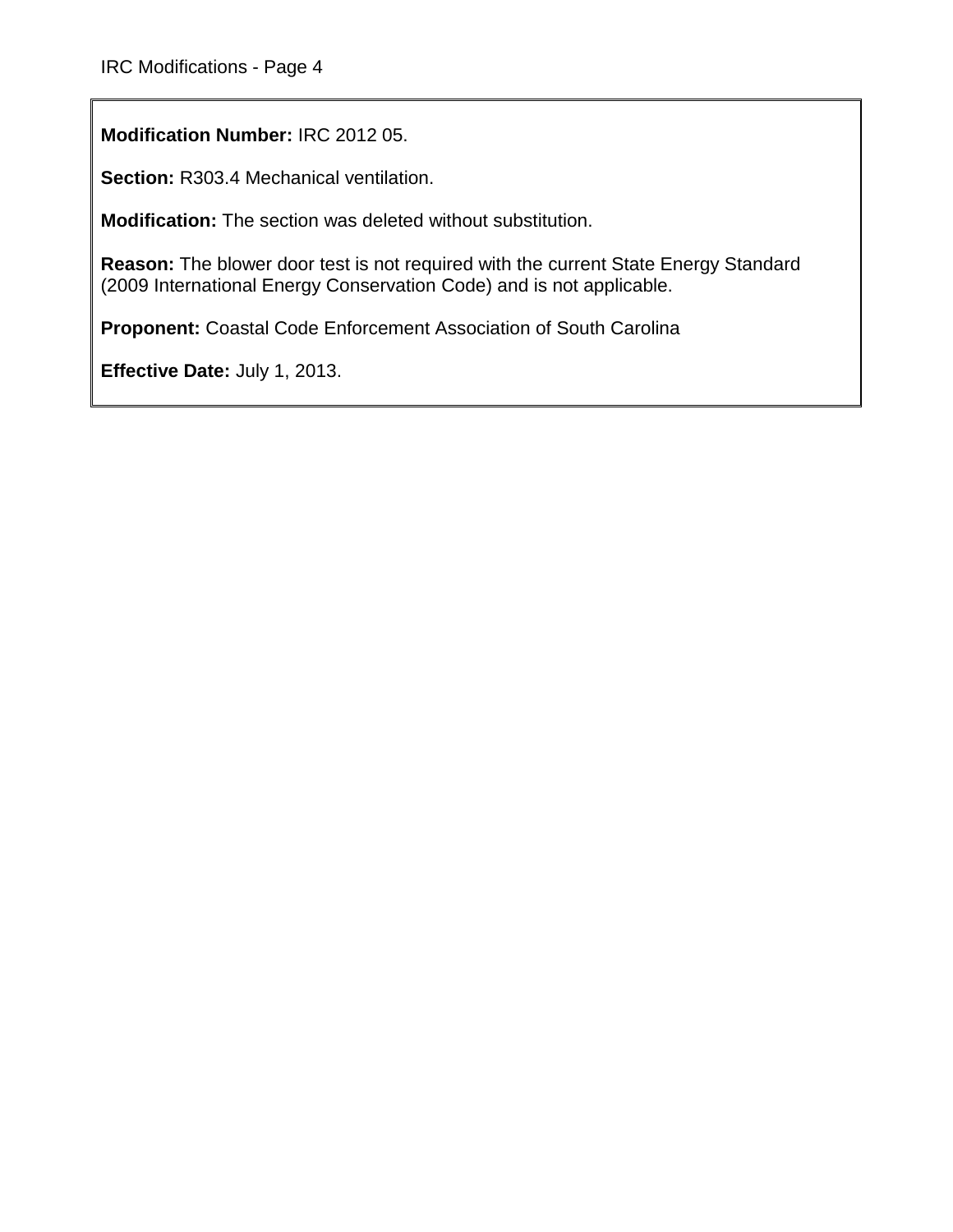**Modification Number:** IRC 2012 06.

**Figure:** R307.1 Minimum Fixture Clearances.

**Modification:** Change the minimum dimension for the side clearance between bathtubs and water closets and bidets from 15 inches to 12 inches.

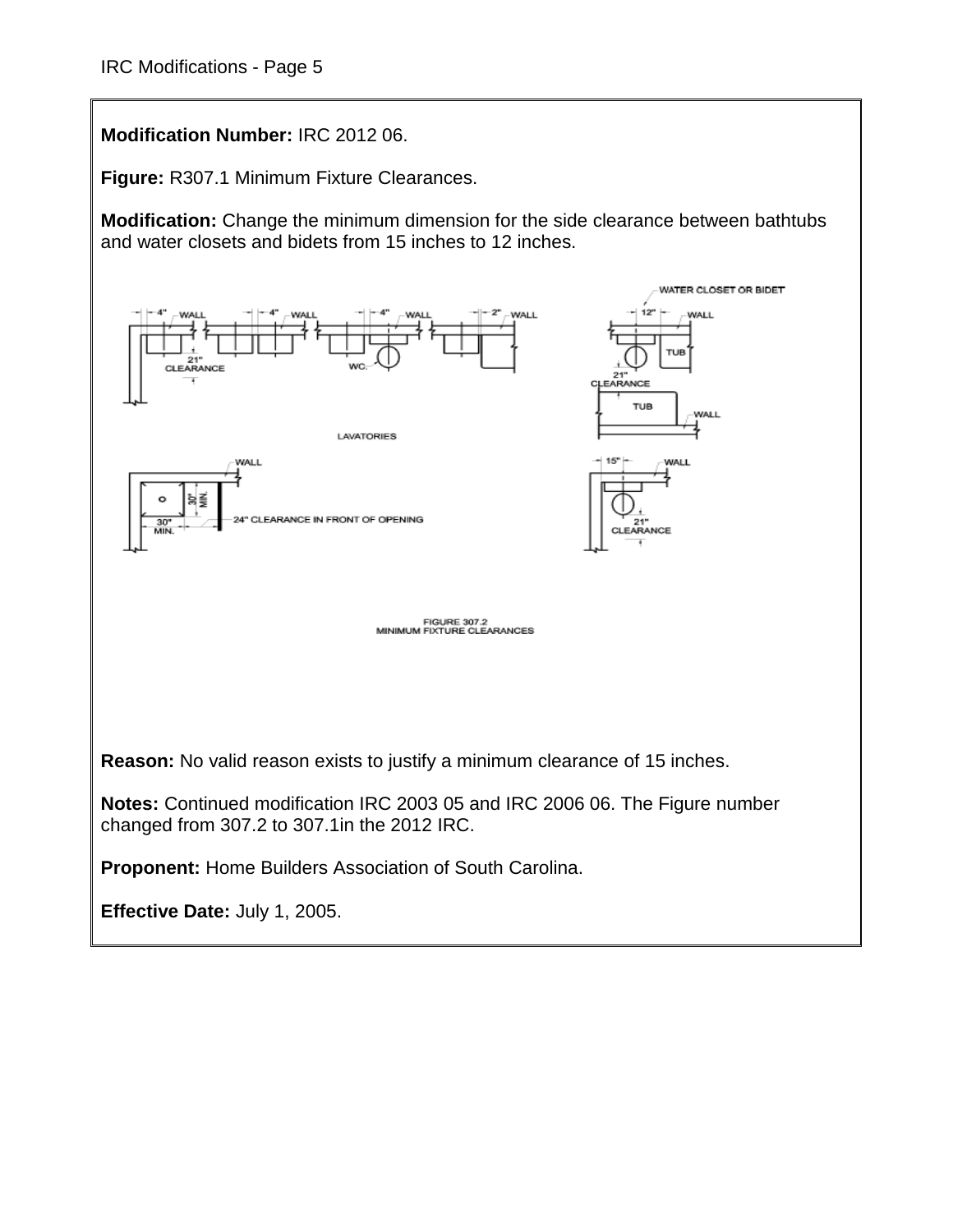**Modification Number:** IRC 2012 07.

**Section:** R311.7.5.1Risers.

**Modification:** The existing text was modified to add riser height for masonry stairs.

The section now states: The maximum riser height shall be 7¾ inches (196 mm). The maximum riser height for masonry stairs shall be 8 inches (203 mm). The riser shall be measured vertically between leading edges of the adjacent treads. The greatest riser height within any flight of stairs shall not exceed the smallest by more than 3/8 inch (9.5 mm). Risers shall be vertical or sloped from the underside of the nosing of the tread above at an angle not more than 30 degrees (0.51 rad) from the vertical. Open risers are permitted provided that the opening between treads does not permit the passage of a 4 inch-diameter (102 mm) sphere.

Exception: The opening between adjacent treads is not limited on stairs with a total rise of 30 inches (762 mm) or less.

**Reason:** To establish a maximum height for masonry risers.

**Proponent:** Structural Engineers Association of South Carolina.

**Effective Date:** July 1, 2013.

**Modification Number:** IRC 2012 08.

**Section:** R312.1.1 Where required.

**Modification:** The existing text was modified to create a downward slope ratio.

The section now states: Guards shall be located along-open sided walking surfaces of all decks, porches, balconies, stairs, ramps and landings that are located more than 30 inches measured vertically to the floor or grade below and at any point where a downward slope exceeds 3V:12H within 36 inches (914 mm) horizontally to the edge of the open side. Insect screening shall not be considered as a guard.

**Reason:** No technical justification to substantiate a 36 inch measurement away from the leading edge of the walking surface or tread to determine when a guard should be required.

**Proponent:** Home Builders Association of South Carolina.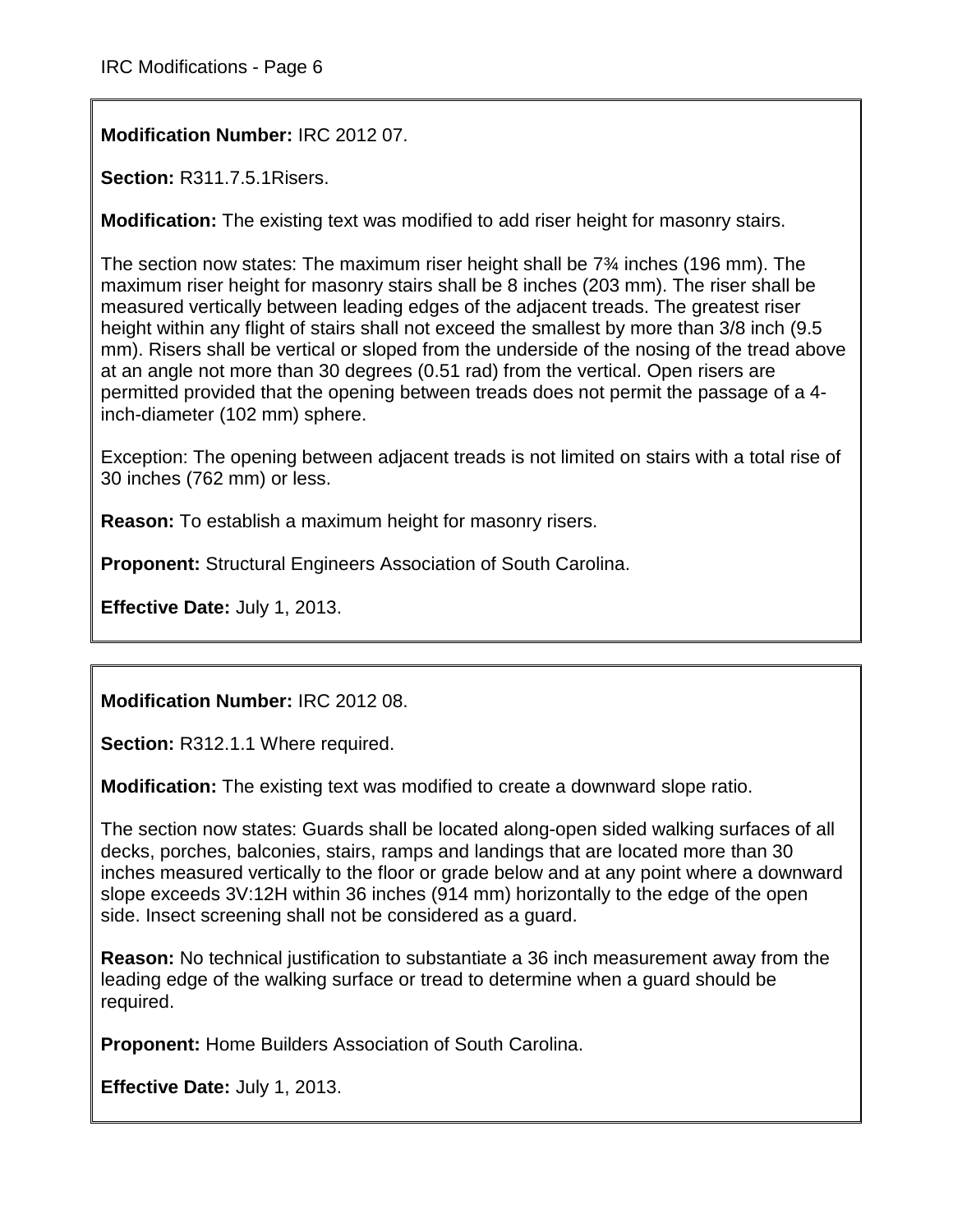**Modification Number:** IRC 2012 09.

**Section:** R312.2 Window fall protection.

**Modification:** The existing text for window fall protection was modified.

The section now states: Where window fall protection is provided it shall be installed in accordance with Section R312.2.1.

R312.2. Window opening control devices. Window opening control devices shall comply with ASTM F 2090. The window opening control device, after operation to release the control device allowing the window to fully open, shall not reduce the minimum net clear opening area of the window unit to less than the area required by Section R310.1.1.

**Reason:** To retain the provision for window opening control devices and to delete the reference of requiring the devices based on window sill height.

**Note:** This modification replaces modification IRC 2006 24.

**Proponent:** Home Builders Association of South Carolina.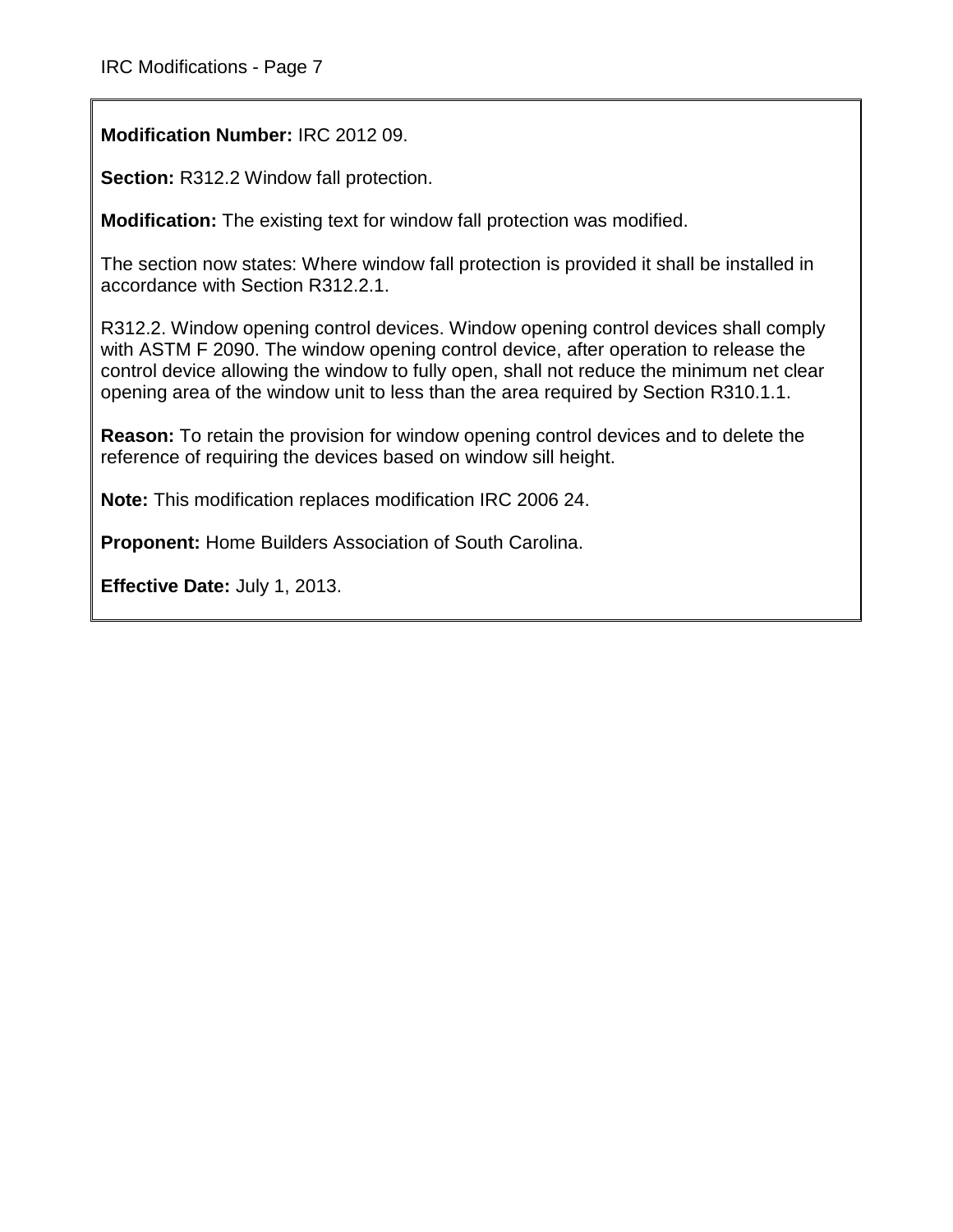**Modification Number:** IRC 2012 10.

**Section: R313.1 Townhouse automatic fire sprinkler systems.** 

**Modification:** An exception was added to the section.

The exception now states: Exceptions: 1. Townhouses constructed with a common 2-hour fire-resistance-rated wall assembly or separated from each other by wall or floor assemblies having not less than a 1-hour fire resistance rating tested in accordance with ASTM E119 or UL 263 provided such walls do not contain plumbing or mechanical equipment, ducts or vents in the cavity of the common wall. The wall(s) shall be rated for fire exposure from both sides and shall extend to and be tight against exterior walls and the underside of the roof sheathing. Electrical installations in the separation walls shall be installed in accordance with Chapters 34 through 43. Penetrations for electrical outlet boxes shall be in accordance with Section R302.4.

2. An automatic residential fire sprinkler system shall not be required when additions or alterations are made to existing townhouses that do not have an automatic residential fire sprinkler system installed.

**Reason:** To add a tradeoff for sprinkler systems in townhouses.

**Note:** A modification to add the exception to Section R313.1 was originally submitted by the Home Builders Association of South Carolina and disapproved by the Building Codes Council. The issue was reconsidered and approved in conjunction with Section 313.2 as a compromise supported by the Home Builders Association of South Carolina (HBASC), The Building Officials Association of South Carolina (BOASC) and South Carolina Fire Sprinkler Coalition. The request to reconsider was submitted by the BOASC and the reason for the modification offered by the HBASC.

**Proponent:** Building Officials Association of South Carolina.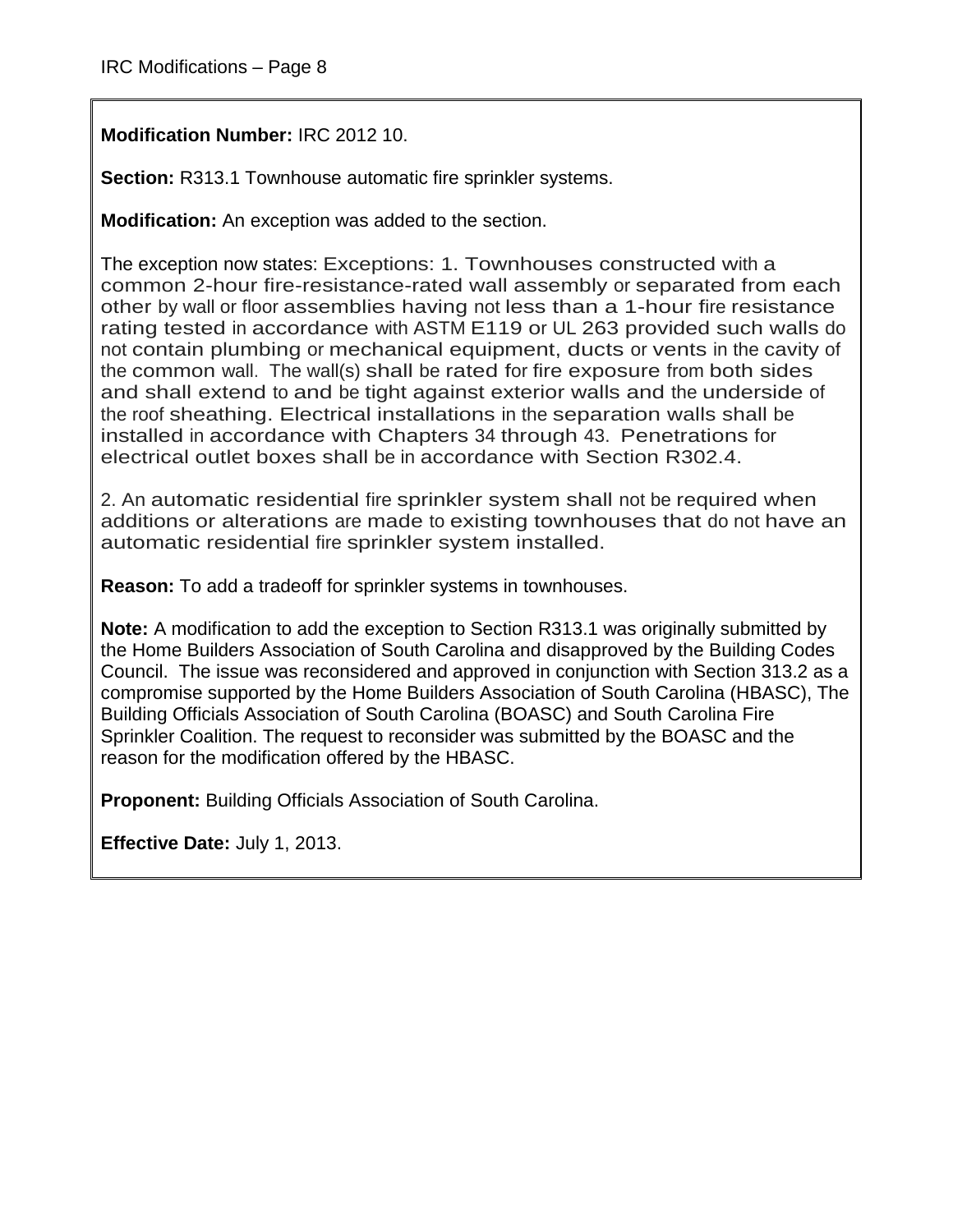**Modification Number:** IRC 2012 11.

**Section:** R313.2 One and two-family dwellings automatic fire systems.

**Modification:** The section was deleted without substitution.

**Reason:** To allow sprinkler installation to be the home buyer's choice.

**Note:** A modification to delete Section R313.2 was originally submitted by the Home Builders Association of South Carolina and disapproved by the Building Codes Council. The issue was reconsidered and approved in conjunction with Section 313.1as a compromise supported by the Home Builders Association of South Carolina (HBASC), The Building Officials Association of South Carolina (BOASC) and South Carolina Fire Sprinkler Coalition. The request to reconsider was submitted by the BOASC and the reason for the modification offered by the HBASC.

**Proponent:** Building Officials Association of South Carolina.

**Effective Date:** July 1, 2013.

**Modification Number:** IRC 2012 12.

**Section:** R317.1.1 Field treatment.

**Modification:** Add text to the end of the existing section.

The section now states: Field-cut ends, notches and drilled holes of preservative-treated wood shall be treated in the field in accordance with AWPA M4 or in accordance with the preservative-treated wood product manufacturer's recommendations.

**Reason:** To add the preservative-treated wood product manufacturer's field treatment recommendations as a method of compliance.

**Proponent:** Structural Engineers Association of South Carolina.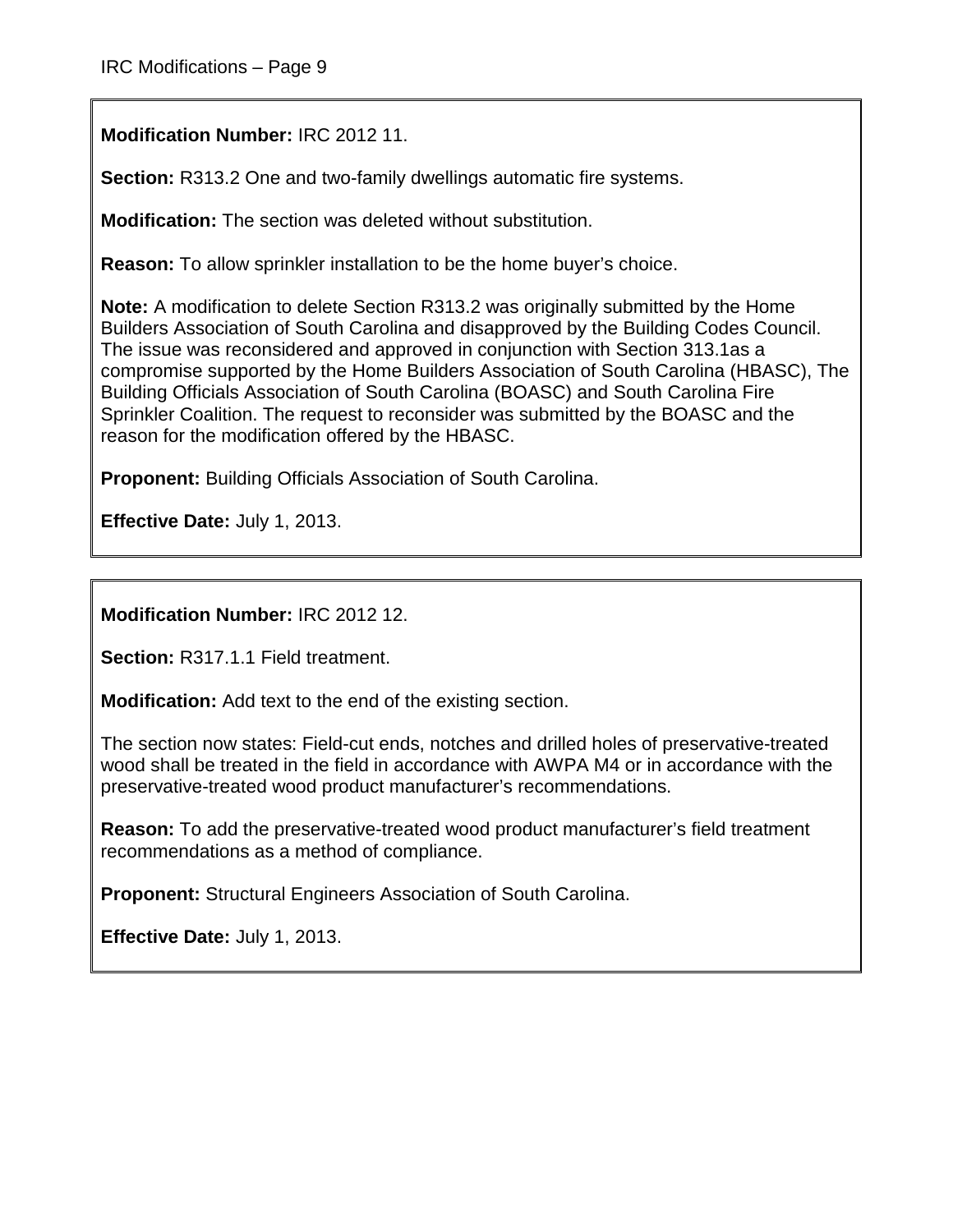**Modification Number:** IRC 2012 13.

**Section:** R404.1.9.2 Masonry piers supporting floor girders.

**Modification:** The existing text was modified for masonry piers.

The section now states: Masonry piers supporting wood girders sized in accordance with Tables R502.5(1) and R502.5(2) shall be permitted in accordance with this section. Piers supporting girders for interior bearing walls shall have a minimum nominal dimension of 8 inches (203 mm) for heights not exceeding 4 feet (1220 mm) and a minimum nominal dimension of 12 inches (305 mm) for heights not exceeding 10 feet (3048 mm) from top of footing to bottom of sill plate or girder. Piers supporting girders for exterior bearing walls shall have a minimum nominal dimension of 12 inches (305 mm) and a maximum height of 4 feet (1220 mm) from top of footing to bottom of sill plate or girder. Girders and sill plates shall be anchored to the pier or footing in accordance with Section R403.1.6 or Figure R404.1.5(1). Floor girder bearing shall be in accordance with Section R502.6.

**Reason:** No justification for the increase of size or height of piers.

**Proponent:** Coastal Code Enforcement Association of South Carolina.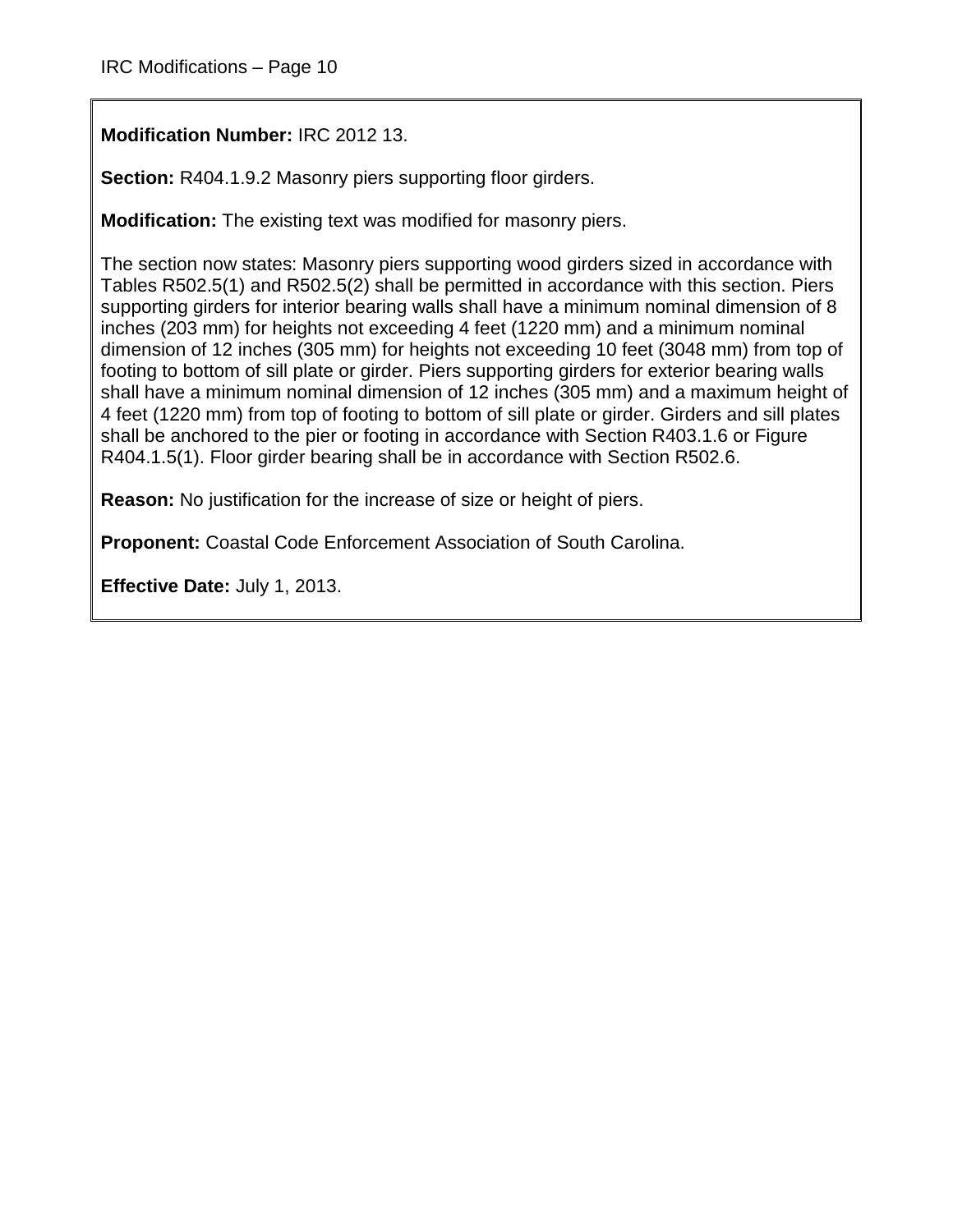**Modification Number:** IRC 2012 14.

**Section:** R502.11.4 Truss design drawings.

**Modification:** The section was modified to eliminate the requirement for roof truss design approval prior to installation.

The section now states: Truss design drawings, prepared in compliance with Section R502.11.1, shall be provided to the building official at the time of inspection. Truss design drawings shall be provided with the shipment of trusses delivered to the job site. Truss design drawings shall include at a minimum the information specified below:

**Reason:** The section was modified to allow the approval of roof truss design drawings by local building officials to occur at the time of the framing inspection, rather than at an undefined time prior to installation. The truss design drawings will be required to be provided with the shipment of trusses and be available on the construction site for review by an inspector before installation.

**Note:** Continued modification IRC 2003 17 and IRC 2006 21.

**Proponent:** Home Builders Association of Greater Columbia.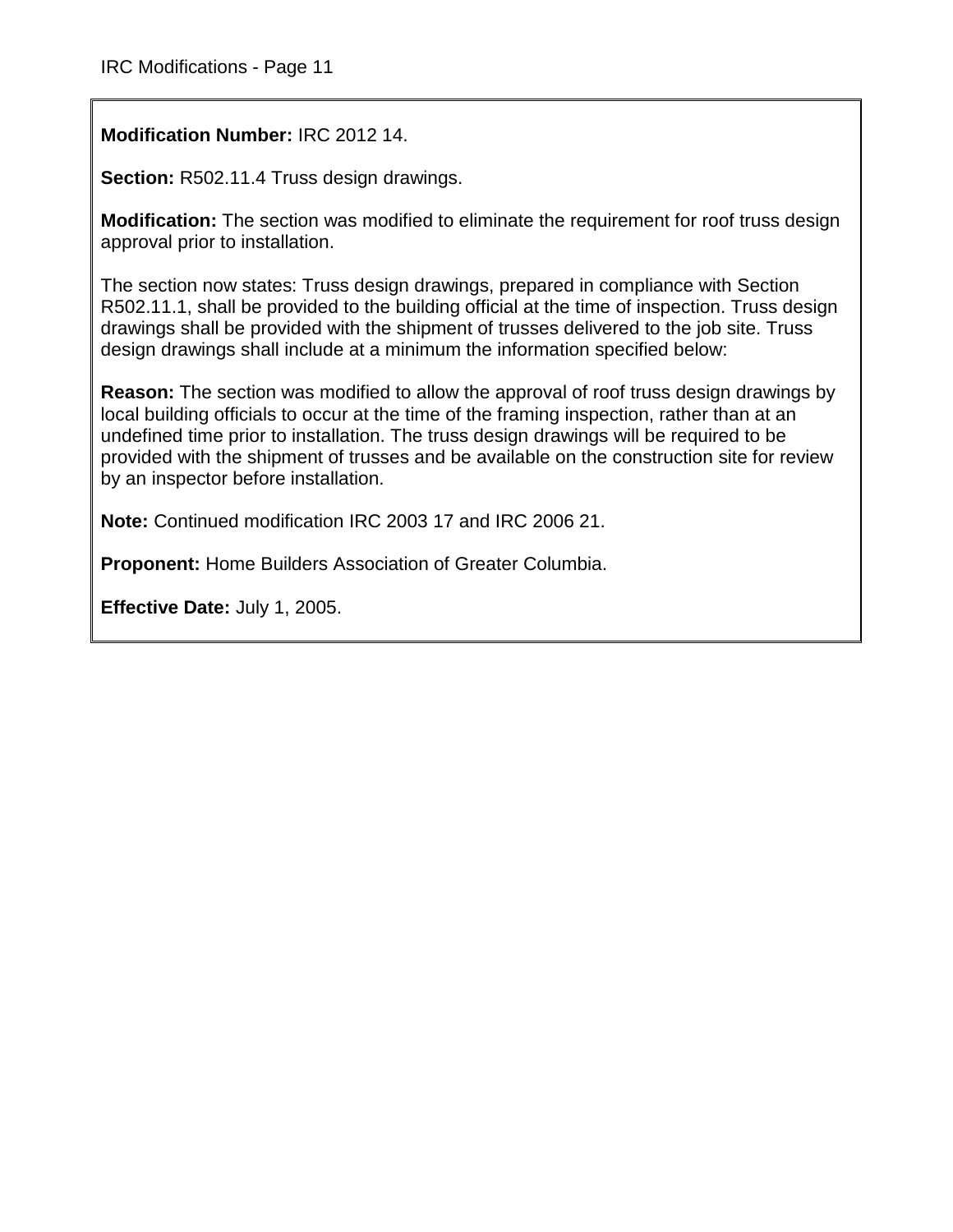**Modification Number:** IRC 2012 15.

**Section:** R703.8 Flashing.

**Modification:** The existing text was modified.

The section now states: R703.8 Flashing. Flashing shall be provided in accordance with this section and shall be installed at all of the following locations:

1. Exterior window and door openings.

2. At the intersection of chimneys or other masonry construction with frame or stucco walls, with projecting lips on both sides under stucco copings.

3. Under and at the ends of masonry, wood or metal copings and sills.

4. Continuously above all projecting wood trim.

5. Where exterior porches, decks or stairs attach to a wall or floor assembly of wood frame construction.

6. At wall and roof intersections.

7. At built-in gutters.

R703.8.1 Flashing Materials. Approved flashing materials shall be corrosion-resistant. Self adhered membranes used as flashing shall comply with AAMA 711. Pan flashing shall comply with Section R703.8.2. Installation of flashing materials shall be in accordance with Section R703.8.3.

R703.8.2 Pan Flashing. Pan flashing installed at the sill of exterior window and door openings shall comply with this section. Pan flashing shall be corrosion-resistant and shall be permitted to be premanufactured, fabricated, formed or applied at the job site. Self-adhered membranes complying with AAMA 711 shall be permitted to be used as pan flashing. Pan flashing shall be sealed or sloped in such a manner as to direct water to the surface of the exterior wall finish or to the waterrestive barrier for subsequent drainage.

R703.8.3 Flashing Installation. Flashing installation shall be in accordance with this section and the flashing manufacturer's installation instructions. Flashing shall be applied shingle fashion in a manner to prevent entry of water into the wall cavity or penetration of the water to the building structural framing components. Flashing shall extend to the surface of the exterior wall finish.

R703.8.3.1 Flashing Installation at Exterior Windows and Doors. Flashing at exterior windows and doors shall be applied shingle fashion and shall extend to the surface of the exterior wall finish or to the water resistive-barrier for drainage. Installation of flashing materials shall be in accordance with one or more of the following methods:

- 1. The fenestration manufacturer's installation and flashing instructions.
- 2. The flashing manufacturer's installation instructions.
- 3. Flashing details or other methods approved by the building official.
- 4. As detailed by a registered design professional.

**Reason:** To utilize the 2009 language.

**Proponent:** Home Builders Association of South Carolina.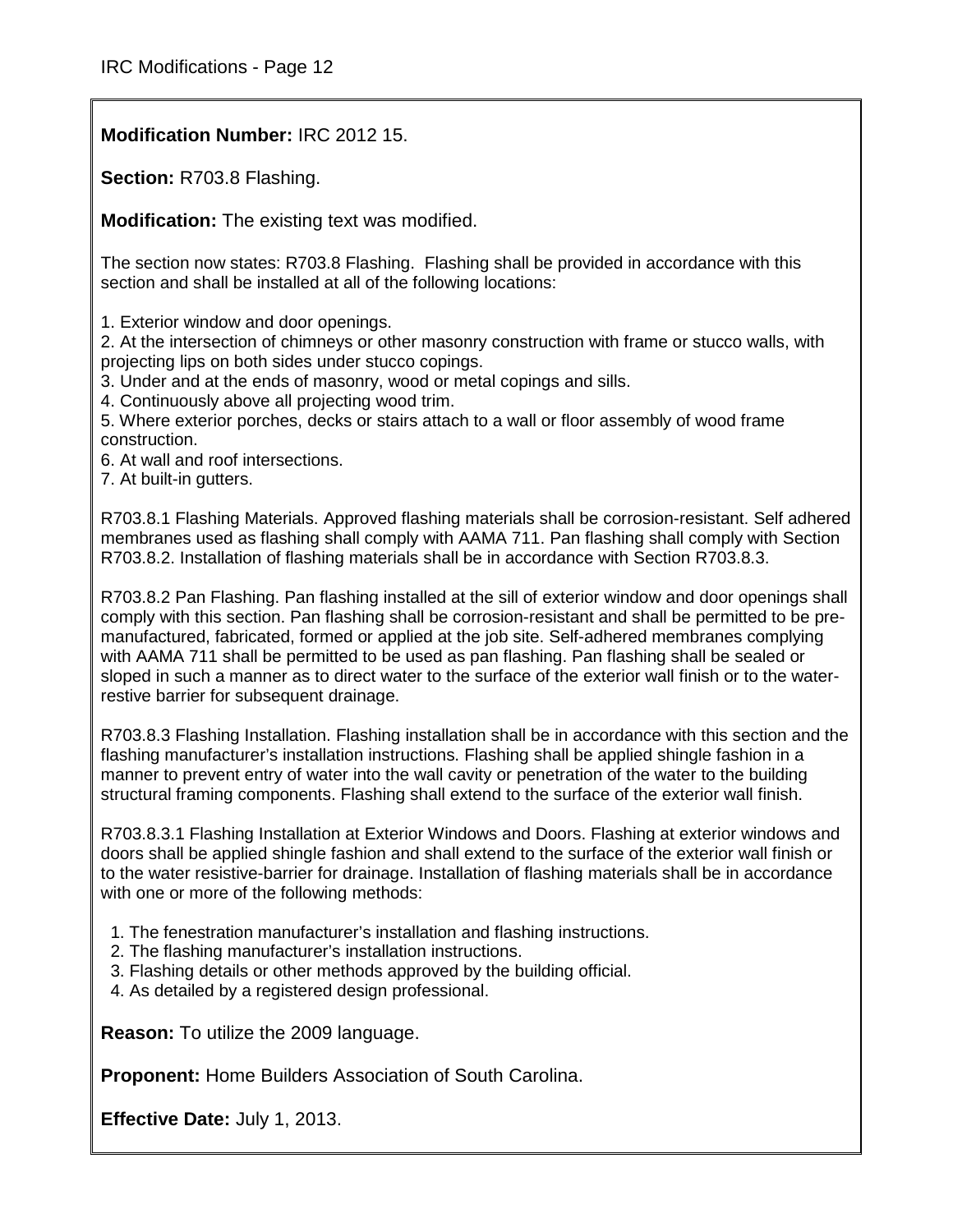**Modification Number:** IRC 2012 16.

**Chapter:** 11 Energy Efficiency.

**Modification:** Deleted without substitution.

**Reason:** The State of South Carolina has specific energy standards in statutory form (Re: Title 6, Chapter 9, Building Codes and Title 6, Chapter 10, Building Energy Efficiency Standard Act.). To eliminate any possible conflicts concerning the insulation requirements for single and two family residential buildings between the International Residential Code and state law, Chapter 11 was deleted.

**Note:** Continued modification IRC 2003 21and IRC 2006 27.

**Proponent:** Home Builders Association of Greater Columbia.

**Effective Date:** July 1, 2005.

**Modification Number:** IRC 2012 17.

**Section:** M1411.5 Insulation of refrigerant piping.

**Modification:** The thermal resistivity of the insulation around refrigerant vapor lines was reduced from R 4.0 to R 2.5.

The section now states: Piping and fittings for refrigerant vapor (suction) lines shall be insulated with insulation have a thermal resistivity of at least R 2.5 hr. ft 2 F/Btu and having external surface permeance not exceeding 0.05 perm  $[2.87 \text{ ng/(s m}^2 \text{ Pa)}]$  when tested in accordance with ASTM E 96.

**Reason:** Section M1411.4 requires insulation of refrigerant lines to R 4. Further research is needed to determine if this insulating product is commercially available. To qualify for R 4 additional insulation may be required, which could limit the spaces in which refrigerant lines could be installed.

**Note:** Continued modification IRC 2003 22 and IRC 2006 28. In the 2006 edition the section number was changed from M1411.4 to M1411.5.

**Proponent:** Home Builders Association of Greater Columbia.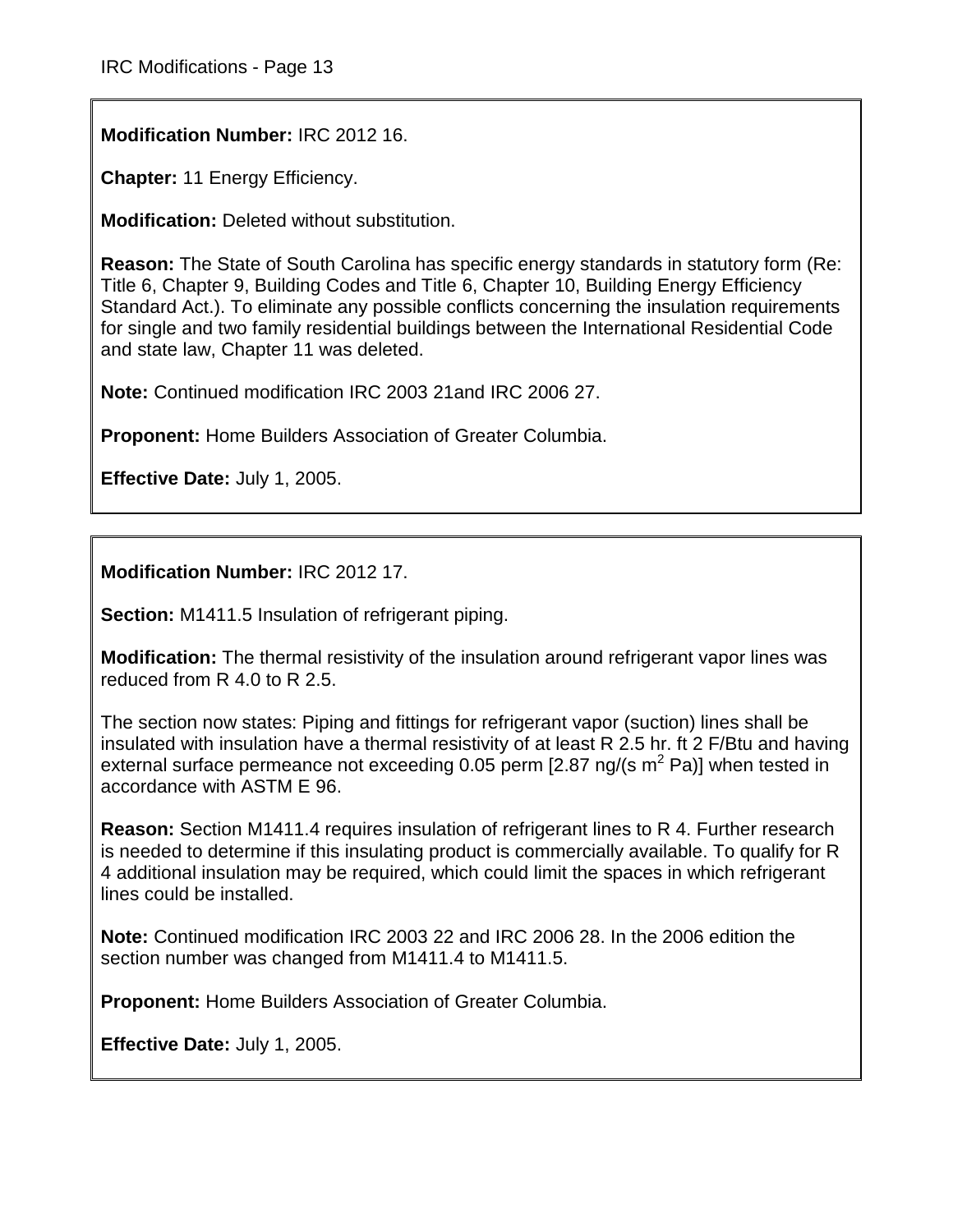**Modification Number:** IRC 2012 18.

**Section:** M1411.6 Locking access port caps.

**Modification:** Deleted without substitution.

**Reason:** The section appears to solve a non-issue at an added cost to the consumer.

**Proponent:** Home Builders Association of South Carolina.

**Effective Date:** July 1, 2013.

**Modification Number:** IRC 2012 19.

**Section:** M1502.3 Duct termination.

**Modification:** Deleted the third sentence without substitution.

The section now states: Exhaust ducts shall terminate on the outside of the building. Exhaust duct terminations shall be in accordance with the dryer manufacturer's installation instructions. Exhaust duct terminations shall be equipped with a backdraft damper. Screens shall not be installed at the duct termination.

**Reason:** The three feet dimension is arbitrary and restrictive; the dimension is not a requirement of the dryer manufacturers.

**Note:** Continued modification IRC 2006 29. In the 2012 edition the section number was changed from M1502.2 to M1502.3.

**Proponent:** Home Builders Association of South Carolina.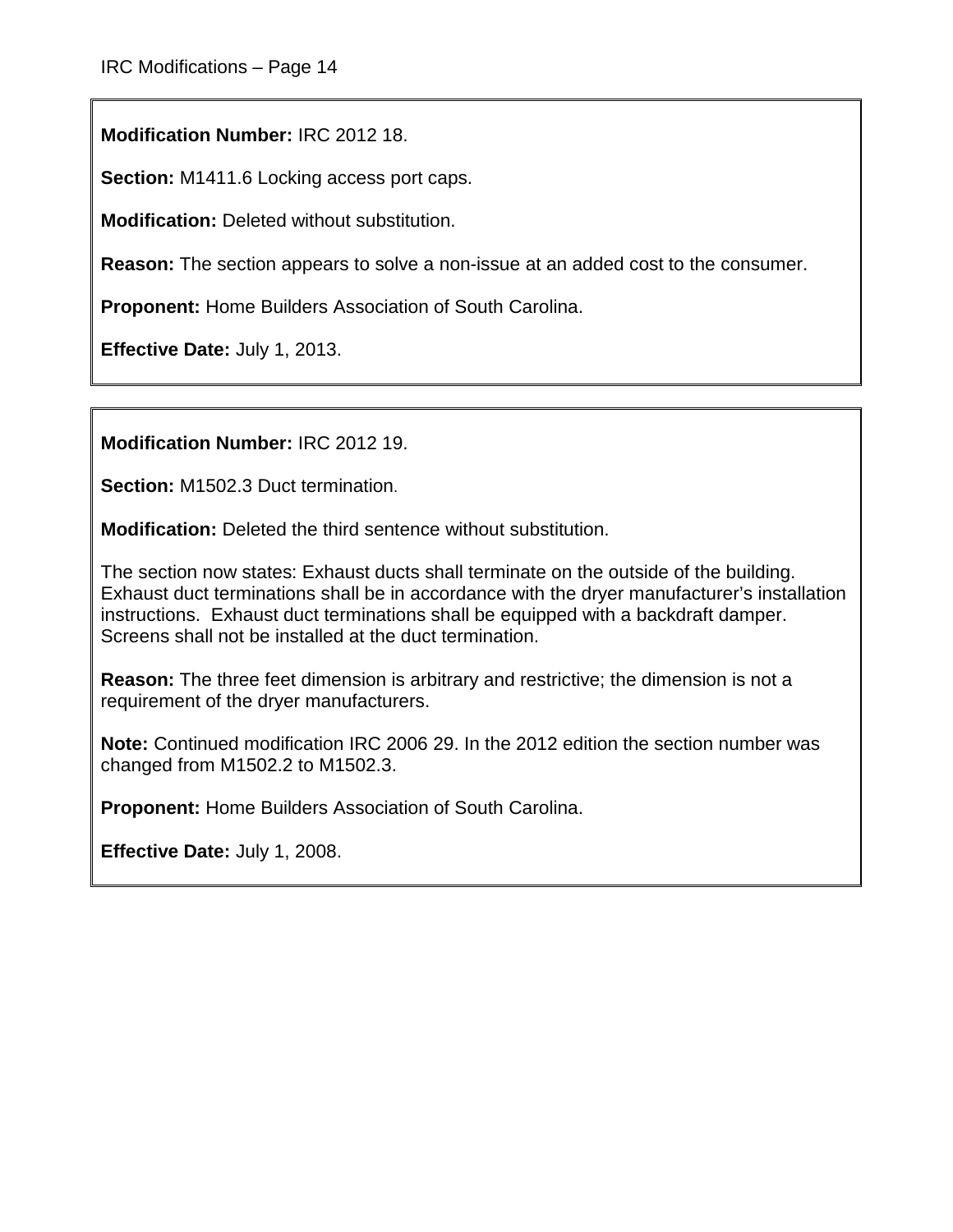**Modification Number:** IRC 2012 20.

**Section:** M1502.4.4 Duct length.

**Modification:** Language was modified in the first sentence to increase the maximum dryer duct length to 35 feet.

The section now states: The maximum length of a clothes dryer exhaust duct shall not exceed 35 feet (10668 mm) from the dryer location to the wall or roof termination.

**Reason:** To coincide with the maximum duct length specified by most clothes dryer manufacturers.

**Note:** Continued modification IRC 2006 30. In the 2012 edition the section number was changed from M1502.6 to M1502.4.4.

**Proponent:** Home Builders Association of South Carolina.

**Effective Date:** July 1, 2008.

**Modification Number:** IRC 2012 21.

**Section:** G2418.2 Design and installation.

**Modification:** The word "metal" was removed from the first sentence of the section.

The sentence now states: *Piping* shall be supported with pipe hooks, pipe straps, bands, brackets, hangers, or building structural components suitable for the size of *piping*, of adequate strength and quality, and located at intervals so as to prevent or damp out excessive vibration.

**Reason:** To allow other support materials that were used successfully for years.

**Proponent:** Home Builders Association of South Carolina.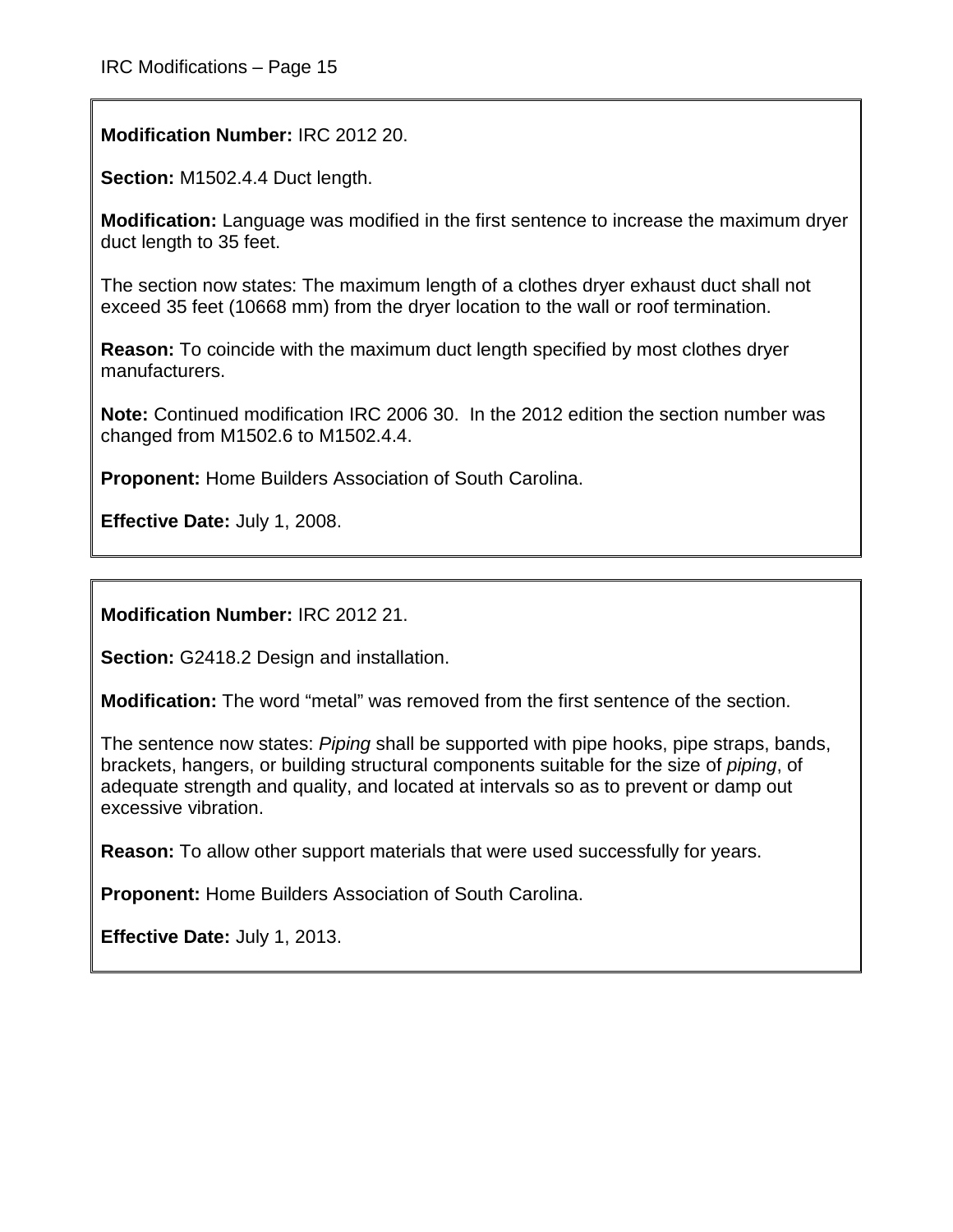**Modification Number:** IRC 2012 22.

**Section:** P2503.6 Shower liner test.

**Modification:** The requirement for a dam for the shower liner test was eliminated.

The sentence now states: Where shower floors and receptors are made water tight by the application of materials required by section P2709.2, the completed liner installation shall be tested. Shower liner shall be tested to the lesser of the depth of threshold or 2" and shall be operated at normal pressure for a test period of not less than 15 minutes, and there shall be no evidence of leakage.

**Reason:** To allow a simple test performed under typical conditions.

**Proponent:** Home Builders Association of South Carolina.

**Effective Date:** July 1, 2013.

**Modification Number:** IRC 2012 23.

**Section:** P2904.1 General.

**Modification:** Text was added to the end of the existing section.

The sentence now states: The design and installation of residential fire sprinkler systems shall be in accordance with NFPA 13D or Section P2904 which shall be considered equivalent to NFPA 13D. Partial residential sprinkler systems shall be permitted to be installed only in buildings not required to be equipped with a residential sprinkler system. Section P2904 shall apply to stand-alone and multipurpose wet-pipe sprinkler systems that do not include the use of antifreeze. A multipurpose fire sprinkler system shall provide domestic water to both fire sprinklers and plumbing fixtures. A stand-alone sprinkler system shall be separate and independent from the water distribution system. A backflow preventer shall not be required to separate a stand-alone sprinkler system from the water distribution system. Any individual offering to contract for the design, installation, testing, and/or maintenance of a residential multipurpose fire sprinkler systems, as referred in section P2904, must be certified and licensed through the South Carolina Contractors Licensing Board.

**Reason:** To protect the homeowner and contractor from liability due to faulty design or installation.

**Proponent:** Home Builders Association of South Carolina.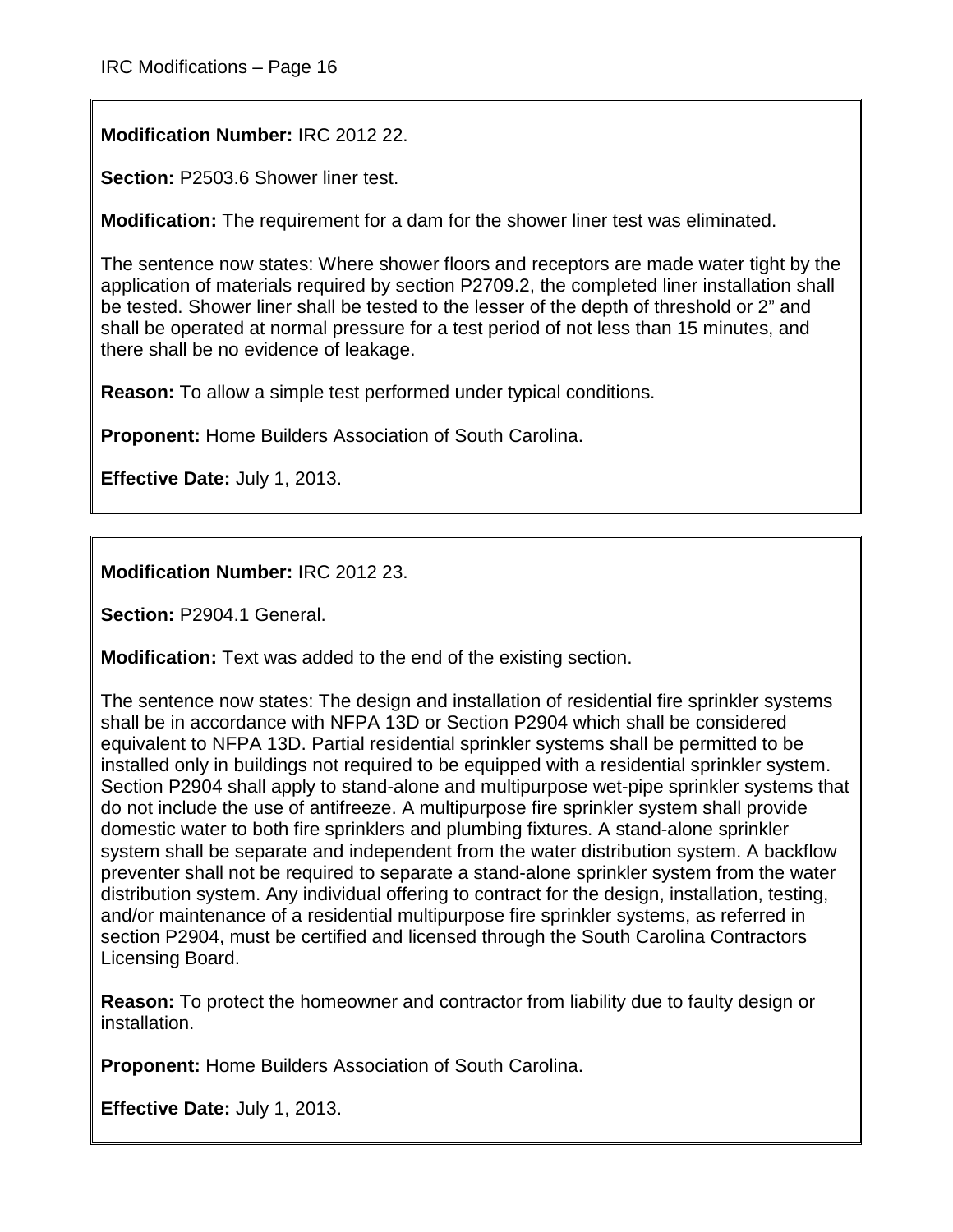**Modification Number:** IRC 2012 24.

**Section:** E3901.12 HVAC outlet.

**Modification:** Text was added in the first sentence to establish that the required convenience receptacle is to be installed when HVAC and refrigeration equipment is located in an attic or crawl space.

The section now states: A 125-volt, single-phase, 15 or 20 ampere-rated receptacle outlet shall be installed at an accessible location for the servicing of heating, air-conditioning and refrigeration equipment located in attics and crawl spaces. The receptacle shall be located on the same level and within 25 feet (7620 mm) of the heating, air-conditioning and refrigeration equipment. The receptacle outlet shall not be connected to the load side of the HVAC equipment disconnecting means.

**Reason:** The purpose for the convenience receptacle is to provide a technician with power in an attic or crawl space where receptacles are not typically available.

**Note:** Continued modification IRC 2006 31. In the 2012 edition the section number was changed from E3801.11 to E3901.12.

**Proponent:** Home Builders Association of South Carolina.

**Effective Date:** July 1, 2008.

**Modification Number:** IRC 2012 25.

**Section: Appendix H Patio Covers.** 

**Modification:** Appendix H was adopted for use statewide.

**Reason:** To provide minimum requirements for patio covers for the protection of people and property.

**Proponent:** Structural Engineers Association of South Carolina.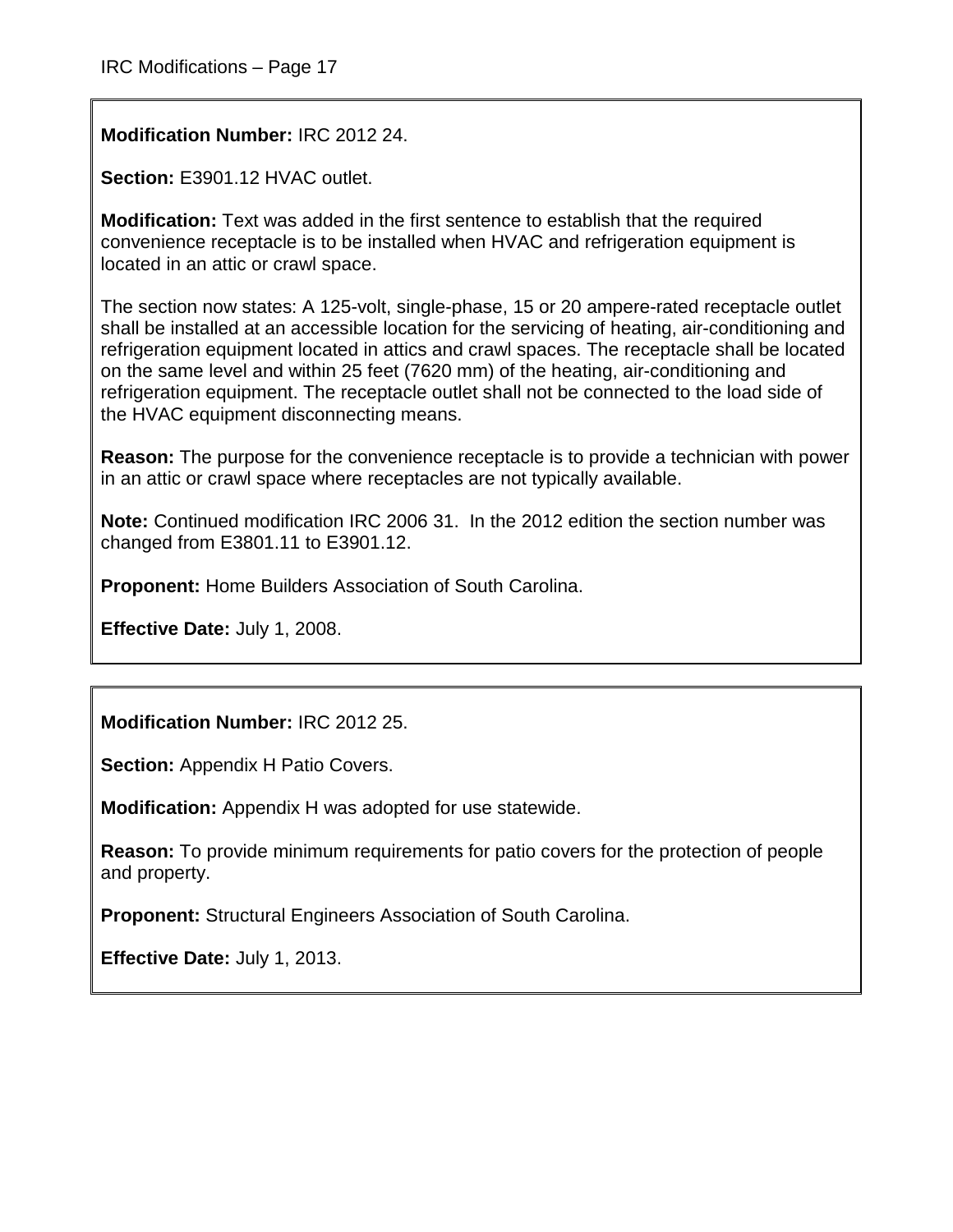#### **SOUTH CAROLINA MODIFICATIONS TO THE 2012 EDITION OF THE INTERNATIONAL BUILDING CODE**

As authorized by Section 6-9-40 of the South Carolina Code of Laws, 1976 as amended, the South Carolina Building Codes Council has approved the following modifications to the 2012 edition of the International Building Code (IBC). Approved modifications under Section 6-9-40 are mandatory for all local jurisdictions and must be incorporated into the International Building Code.

The modifications are arranged by the affected IBC section numbers in ascending order. Modifications continued from a prior building code cycle were renumbered to coincide with the 2012 building code cycle numbering, and are distinguished by a note and reference to their prior modification numbers.

**Modification Number:** IBC 2012 01.

**Section:** 403.2.1 Reduction in fire-resistance rating.

**Modification:** Deleted without substitution.

**Reason:** Historically, fire protection for high-rise buildings of type I construction with unlimited height and area required a four-hour rating for columns and a three-hour rating for floors. For type II construction limited to 80 feet in height, the ratings could be reduced to a three-hour rating for columns and a two-hour rating for floors.

Allowable reductions contained in Section 403.3 of the IBC would further reduce the columns and floors in certain high-rise buildings with unlimited height and area to a twohour rating and the columns and floors in buildings limited to 160 feet in height to a onehour rating.

**Note:** Continued modification IBC 2000 04, IBC 2003 01 and IBC 2006 01. In the 2012 edition the section number was changed from 403.3 to 403.2.1.

**Proponent:** Portland Cement Association.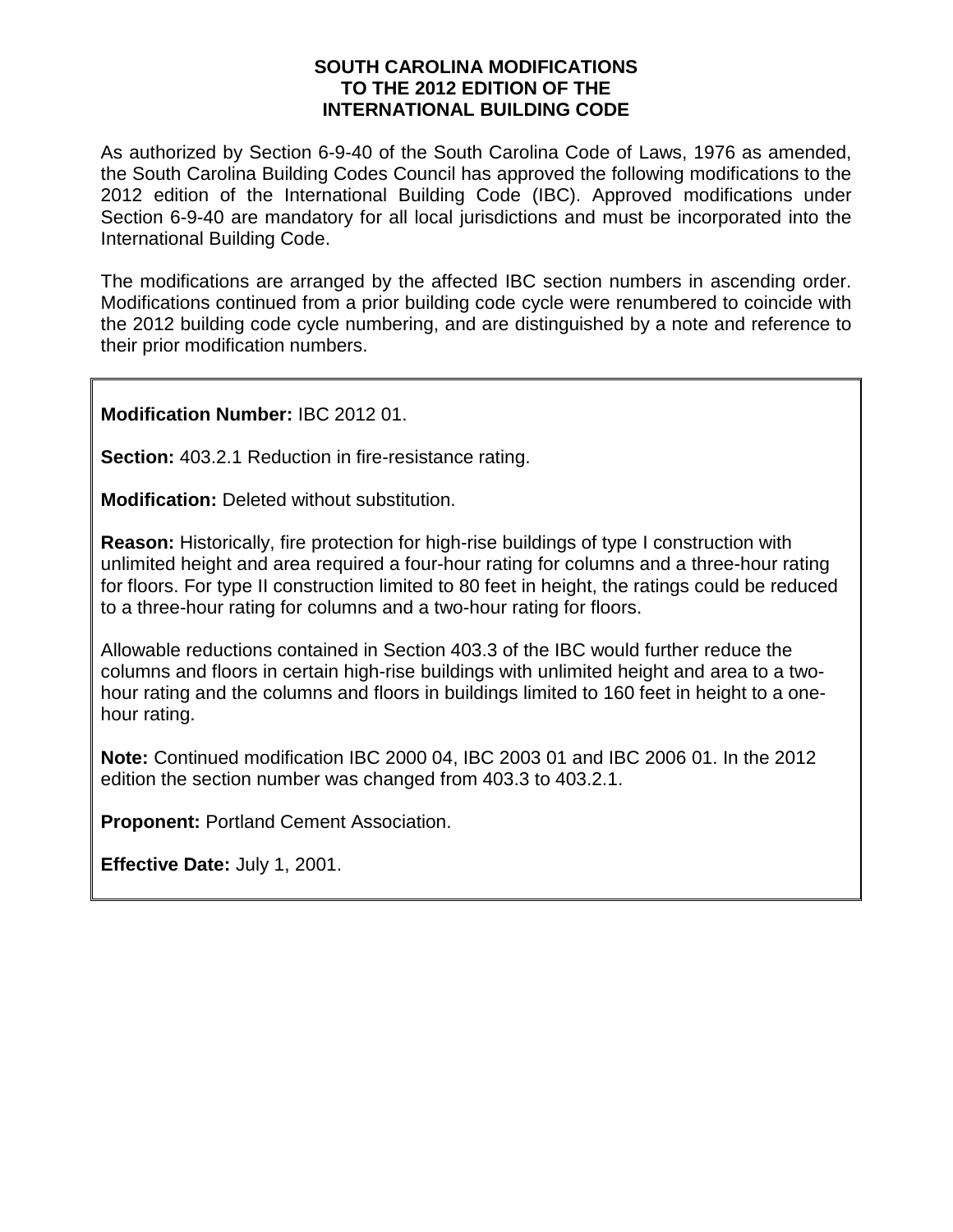**Modification Number:** IBC 2012 02.

**Section:** 706.3 Materials.

**Modification:** The Exception was deleted without substitution.

**Reason:** Past provisions for fire walls required their construction in accordance with NCMA-TEK 5-8 or equivalent in brick, concrete or other nationally tested and recognized systems. The essence of those provisions was for firewalls to be composed of noncombustible materials.

**Note:** Continued modification IBC 2000 02, IBC 2003 02 and IBC 2006 02. In the 2012 edition the section number was changed from 705.3 to 706.3.

**Proponent:** Portland Cement Association.

**Effective Date:** July 1, 2001.

**Modification Number:** IBC 2012 03.

**Table:** 706.4 Fire Wall Fire-Resistance Ratings.

**Modification:** Footnote a) was deleted without substitution. Change reference to footnote b) to footnote a).

**Reason:** Until the adoption of the IBC, a firewall was required to have a minimum of a four-hour rating. The IBC reduced that rating to three hours. Further reduction in fire resistance for certain occupancies and for less fire resistive and combustible types of construction is not technically justified.

**Note:** Continued modification IBC 2000 02, IBC 2003 03 and IBC 2006 03. In the 2012 edition the table number was changed from 705.4 to 706.4.

**Proponent:** Portland Cement Association.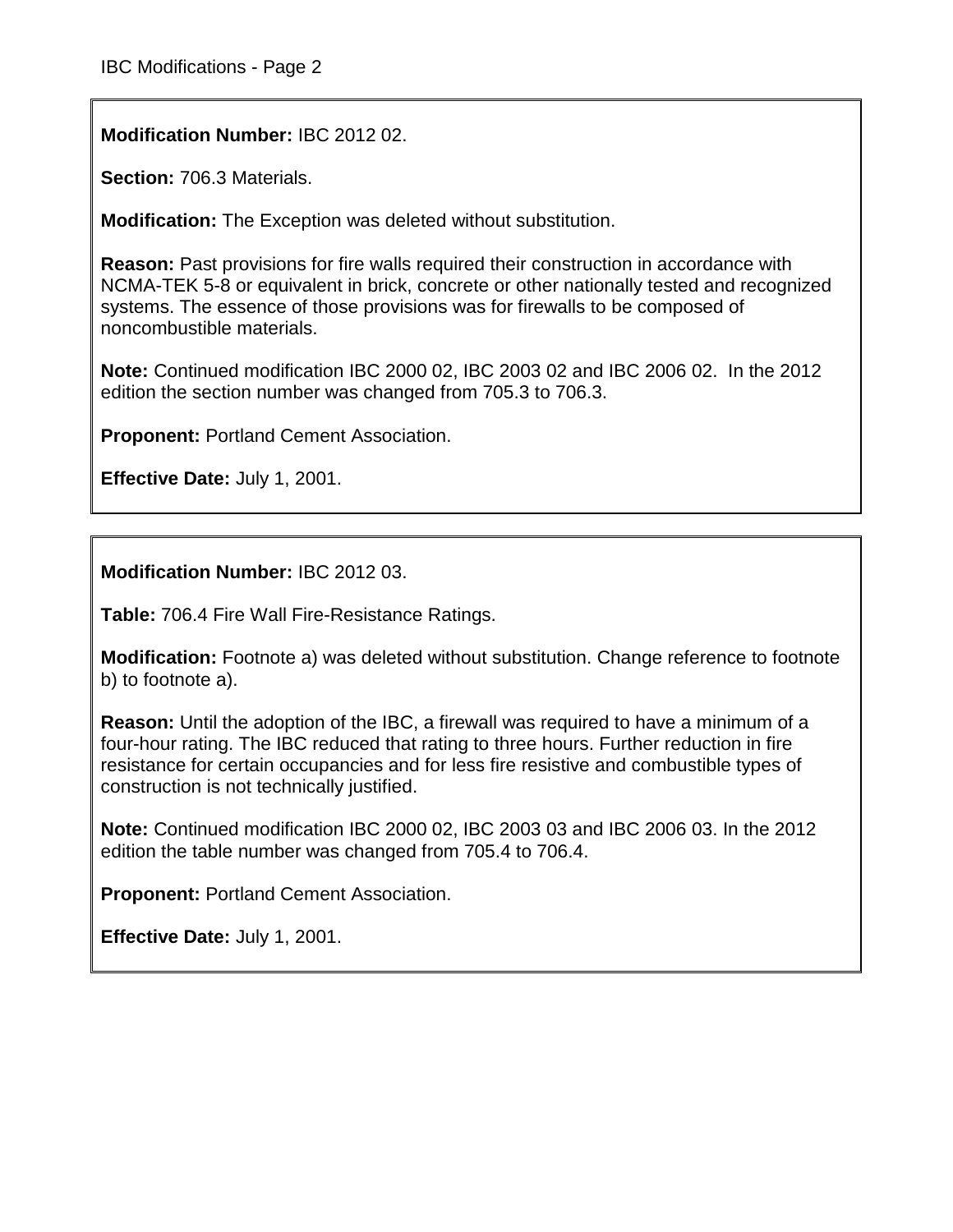**Modification Number:** IBC 2012 04.

**Section:** 1014.2. Egress through intervening spaces.

**Modification:** The section was deleted and replaced with substitute language.

The section now states: Means of egress shall consist of continuous and unobstructed paths of travel to the exterior of a building. Means of egress shall not be permitted through kitchens, closets, restrooms and similar areas nor through adjacent tenant spaces.

Exception: Means of egress shall be permitted through a kitchen area serving adjoining rooms constituting part of the same dwelling unit or guest room.

When unusually hazardous conditions exist, the building official may require additional means of egress to assure the safety of the occupants.

**Reason:** Most hotel and motel suites built in South Carolina, are designed with a living room, a bedroom (sleeping area) a small kitchen and a bathroom, all utilizing a single means of egress. It is also customary to place "Murphy" beds, "roll-away" beds or sleeper sofas in the living room of the unit, thereby creating a second sleeping area when necessary. Section 1014.2 does not allow egress through a sleeping area, effectively prohibiting the construction of hotel or motel suites that do not have a second means of egress or an exit access corridor around the sleeping area (be it the living room or bedroom) closest to the exit door.

**Note:** Continued modification IBC 2000 08, IBC 2003 04 and IBC 2006 04. In the 2003 edition the section number was changed from 1004.2.3 to 1013.2 and in the 2006 edition the section number was changed from 1013.2 to 1014.2.

**Proponent:** Grand Strand Chapter, AIA.

**Effective Date:** July 1, 2001.

**Modification Number:** IBC 2012 05.

**Section:** Appendix H Signs

**Modification:** Appendix H was adopted for use statewide.

**Reason:** To provide minimum requirements for signs for the protection of people and property.

**Proponent:** Structural Engineers Association of South Carolina.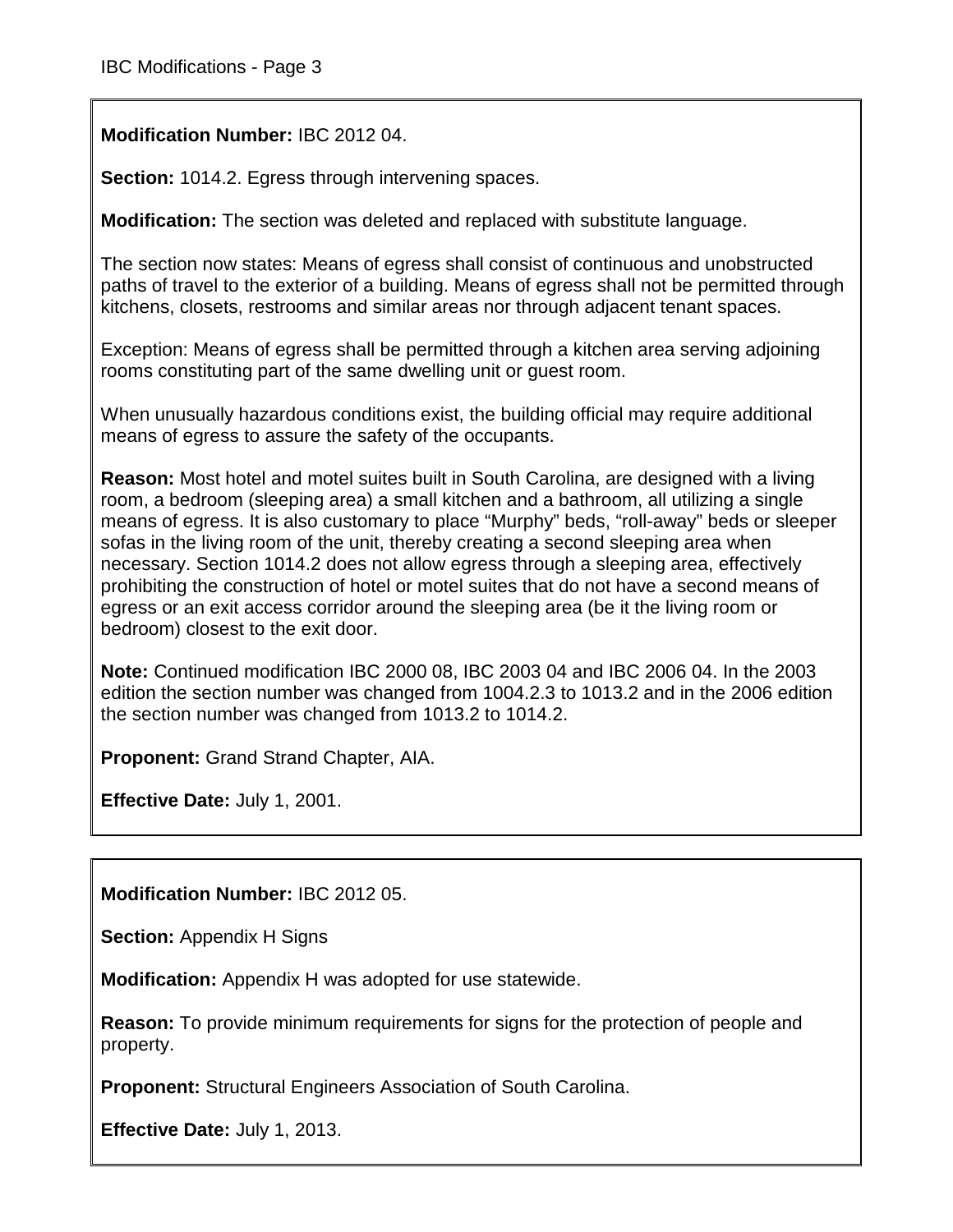#### **SOUTH CAROLINA MODIFICATIONS TO THE 2012 EDITION OF THE INTERNATIONAL FIRE CODE**

As authorized by Section 6-9-40 of the South Carolina Code of Laws, 1976 as amended, the South Carolina Building Codes Council has approved the following modifications to the 2012 edition of the International Fire Code (IFC). Approved modifications under Section 6- 9-40 are mandatory for all local jurisdictions and must be incorporated into the International Fire Code.

The modifications are arranged by the affected IFC section numbers in ascending order. Modifications continued from a prior building code cycle were renumbered to coincide with the 2012 building code cycle numbering, and are distinguished by a note and reference to their prior modification numbers.

**Modification Number:** IFC 2012 01.

**Section:** 202 General definitions.

**Modification:** Add "sky lanterns" to the definition of Recreational Fire.

The definition now states: An outdoor fire burning materials other than rubbish where the fire being burned is not contained in an incinerator, outdoor fireplace, portable outdoor fireplace, barbeque grill or barbeque pit and has a total fuel area of 3 feet (914 mm) or less in diameter and 2 feet (610 mm) or less in height for pleasure, religious, ceremonial to include sky lanterns, cooking, warmth or similar purpose.

**Reason:** To recognize sky lanterns as recreational fires.

**Proponent:** South Carolina Fire Marshal's Association.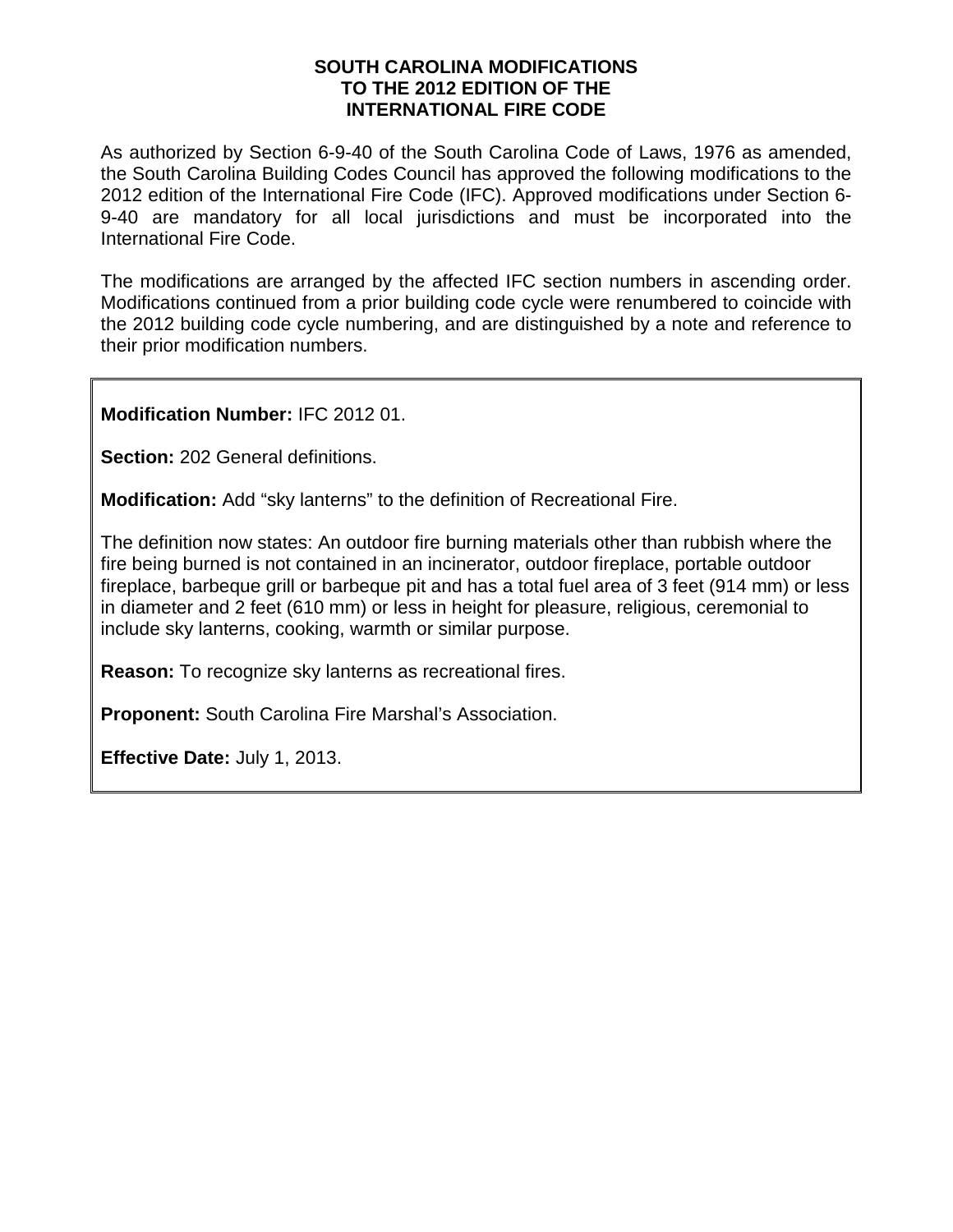**Modification Number:** IFC 2012 02.

**Section:** 202 General definitions.

**Modification:** Added definition of sky lanterns.

The new definition states: Sky lanterns are miniature, unmanned hot air balloons categorized as a recreational fire. This open flame source in the lantern creates heat inside which causes the lantern to lift into the atmosphere, uncontrollably. These devices are often used in celebrations and other recreational events and are also known as "Kongming lanterns."

**Reason:** To define sky lanterns.

**Proponent:** South Carolina Fire Marshal's Association.

**Effective Date:** July 1, 2013.

**Modification Number:** IFC 2012 03.

**Section:** 307.5. Attendance.

**Modification:** Added new subsection 307.5.1.

The new subsection states: Sky lanterns are prohibited, unless tethered or anchored.

**Reason:** To establish requirements for sky lanterns.

**Proponent:** South Carolina Fire Marshal's Association.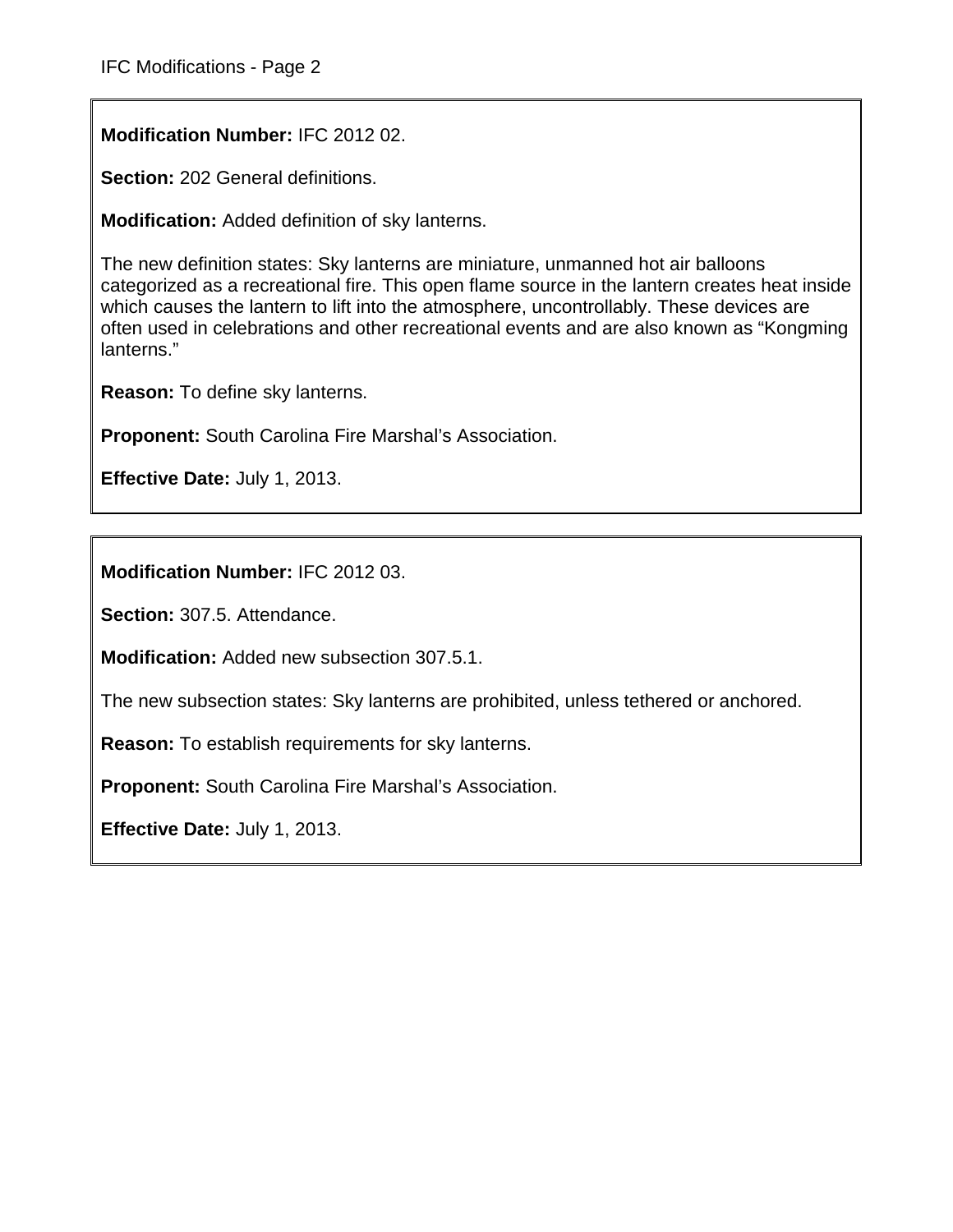**Modification Number:** IFC 2012 04.

**Section:** 503.2.1 Dimensions.

**Modification:** Deleted the words "exclusive of shoulders" from text.

The section now states: Fire apparatus access roads shall have an unobstructed with of not less than 20 feet (6096 mm), except for approved security gates in accordance with Section 503.6 and an unobstructed vertical clearance of not less than 13 feet 6 inches (4115 mm).

**Reason:** To retain the current means in which fire apparatus access and road dimensions are measured.

**Proponent:** Home Builders Association of South Carolina.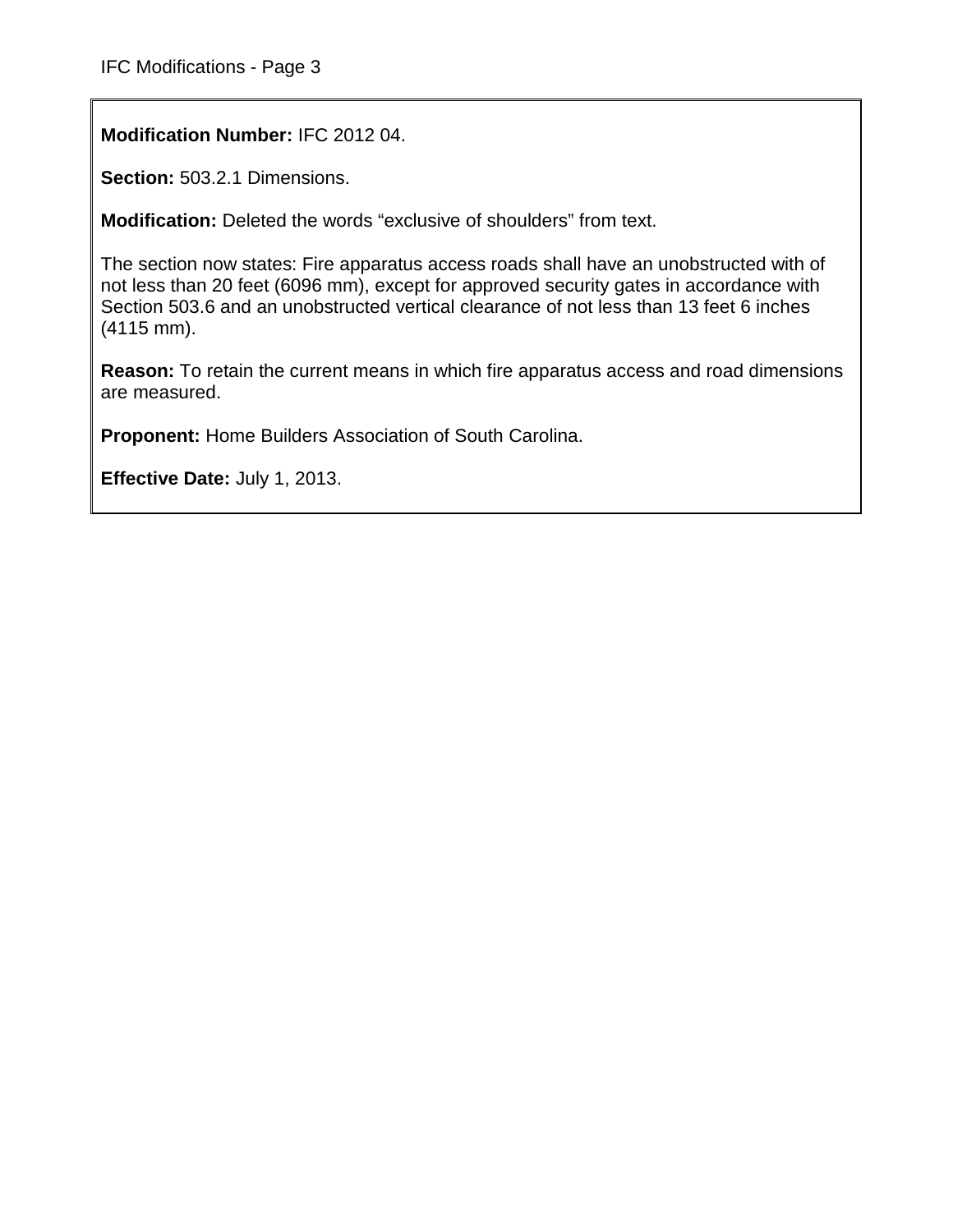**Modification Number:** IFC 2012 05.

**Section:** 507.1 Required water supply.

**Modification:** Deleted and replaced with substitute language.

The section now states: Water supply. Approved fire hydrants shall be provided for buildings to meet the necessary fire flow requirements as determined by the fire official. Where public water supply is inadequate or not available, an approved alternative water source meeting the fire flow requirements shall be provided. Fire flow performance tests shall be witnessed by the fire official, or representative, prior to final approval.

Location. The location and number of hydrants shall be designated by the fire official, but in no case, shall distance between installed fire hydrants exceed 1000 ft (305 m). Fire hydrants shall be located within 500 ft (152 m) of all firefighter access points when measured along the normal routes of fire department vehicle access which conforms to the requirements of Section 503. No point on the exterior of a building shall be located more than 500 ft (152 m) from a fire hydrant accessible to fire department vehicles as provided in Section 503.

Exception. One and two family dwellings, including attached or detached accessory structures.

**Reasons:** The new language specifically addresses situations where there is no public water supply and allows the fire official other options for compliance. The language also provides an exception to the required installation of fire hydrants for one and two family dwellings.

**Note:** Continued modification IFC 2000 01, IFC 2003 01 and IFC 2006 01. In the 2012 edition the section number was changed from 508.5.1to 507.1.

**Proponent:** Home Builders Association of South Carolina.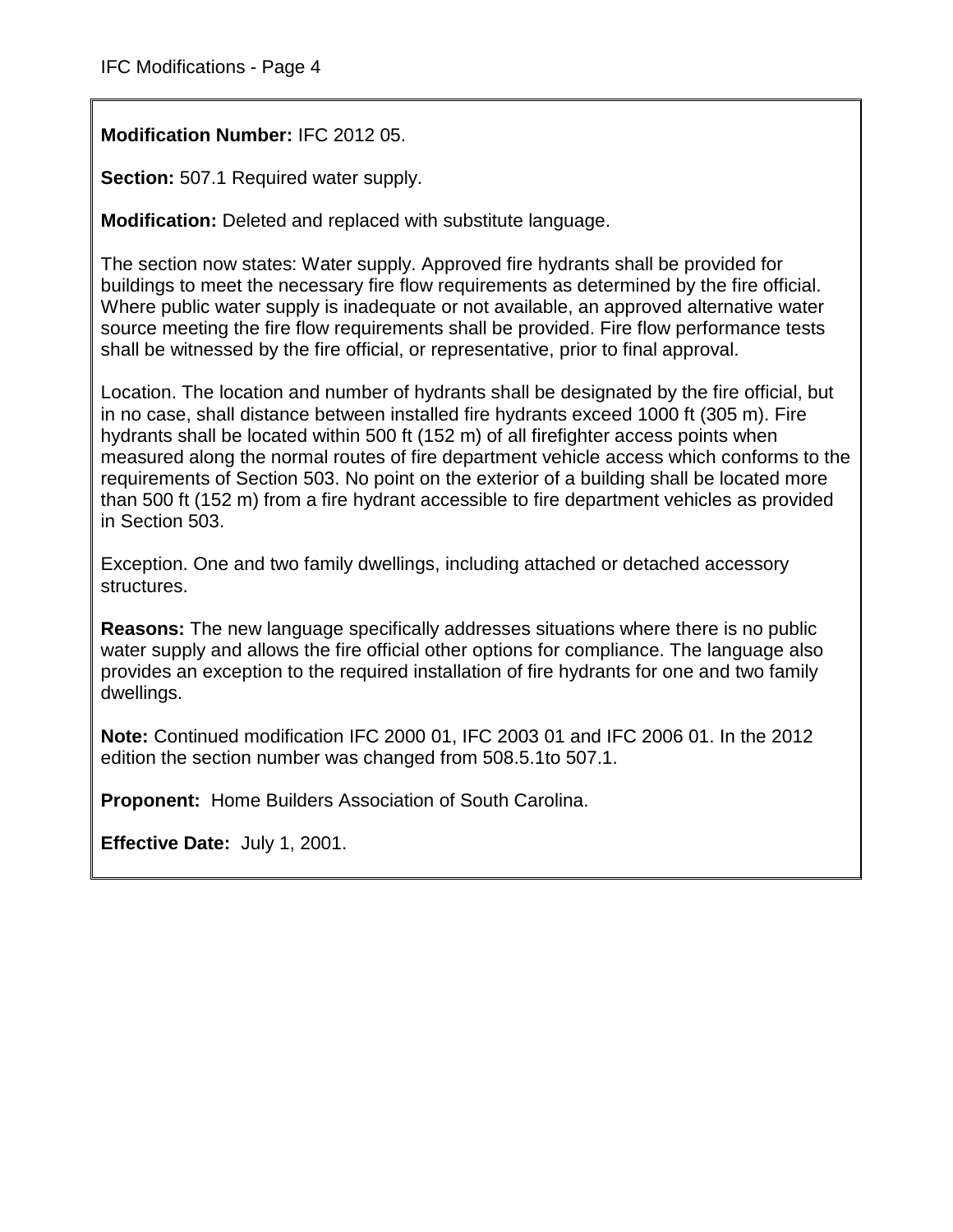**Modification Number:** IFC 2012 06.

**Section:** 905.3 Required installations.

**Modification:** Added Exception 2 to the section.

The additional exception states: 1. Standpipe systems are not required in Group R-3 occupancies.

2. Where a standpipe system is provided per section 905, the hose and nozzle may be removed if approved by the AHJ.

**Reason:** To improve fire department operations.

**Proponent:** South Carolina Fire Marshal's Association.

**Effective Date:** July 1, 2013.

**Modification Number:** IFC 2012 07.

**Section:** 906.1(1) Where required.

**Modification:** The "Exception" was deleted without substitution.

**Reason:** The exception grants a "trade-off" in favor of quick response sprinklers in several occupancies.

**Note:** Continued modification IFC 2006 02.

**Proponent:** Fire Equipment Manufacturer's Association.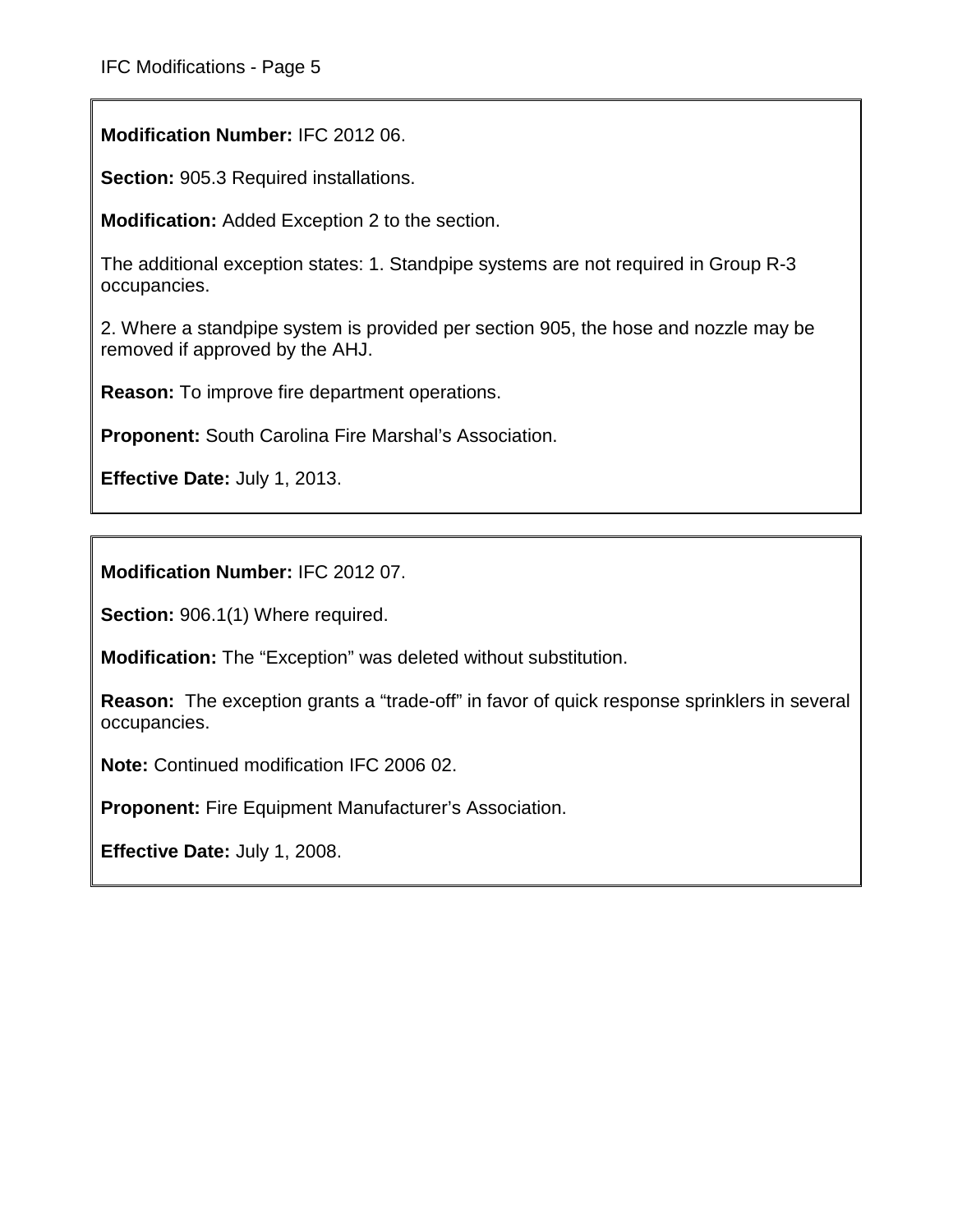**Modification Number:** IFC 2012 08.

**Section:** 2307.2.2 Listed equipment.

**Modification:** Text was modified.

The section now states: Hoses, hose connections, vehicle fuel connections, dispensers, LP-gas pumps and electrical equipment used for LP-gas shall comply with the requirements of NFPA 58.

**Reason:** No listed dispenser packages for LP-gas dispensers are available at this time.

**Proponent:** South Carolina Propane Gas Association.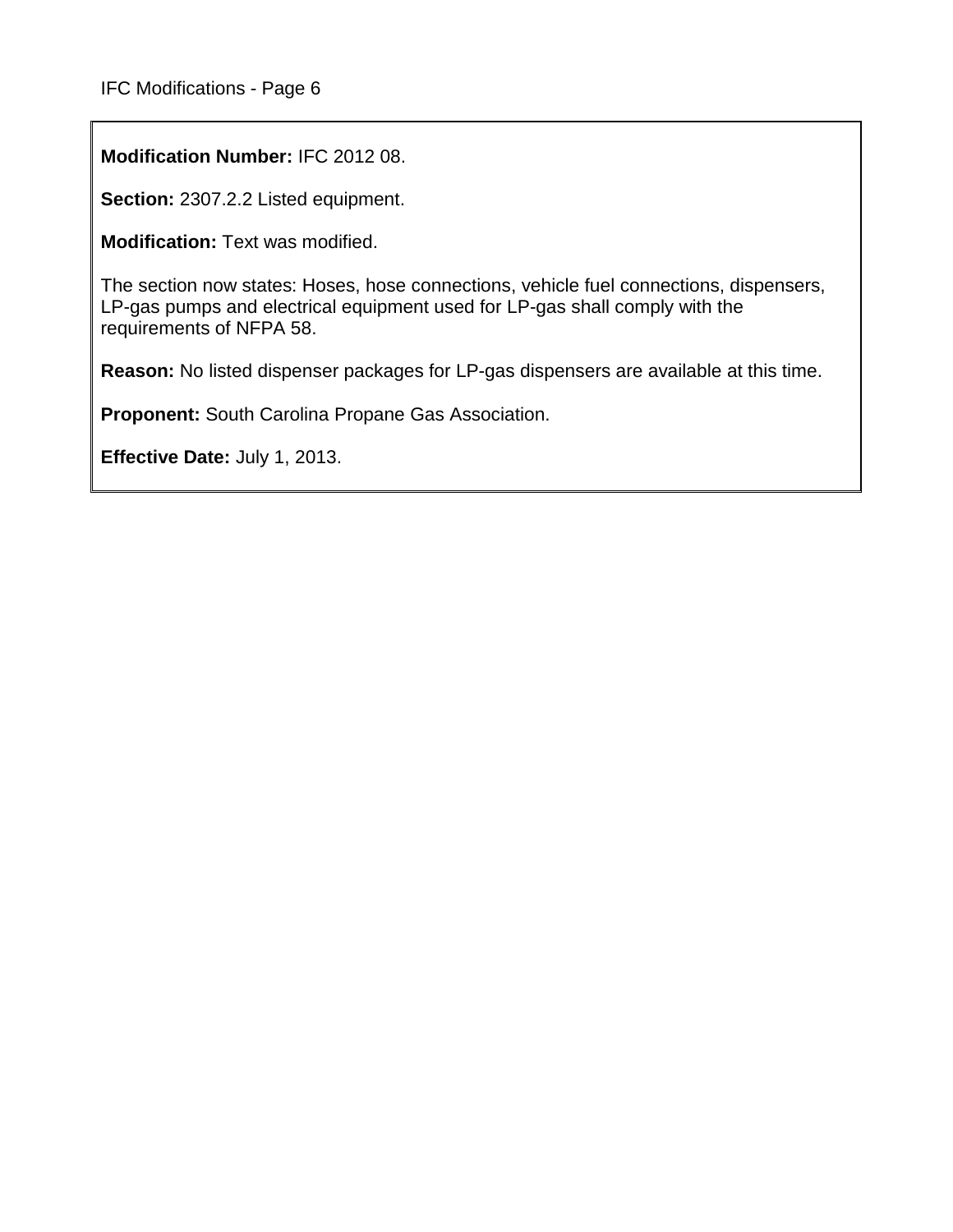**Modification Number:** IFC 2012 09.

**Section:** 2307.4 Location of dispensing operations and equipment.

**Modification:** Modify text and exception.

The section now states: In addition to the requirements of Section 2306.7, the point of transfer for LP-gas dispensing operations shall be 25 feet (7620 mm) or more for buildings having combustible exterior wall surfaces, buildings having combustible exterior wall surfaces that are not part of a 1-hour fire-resistance-rated assembly, or buildings having combustible overhangs, *lot lines* of property which could be built on, and railroads; and least 10 feet (3048 mm) from public streets, or sidewalks and buildings having noncombustible exterior wall surfaces that are part of a fire-resistance-rated assembly having a rating of 1 hour or more; and 5 feet from driveways.

Exception: 1. the point of transfer for LP-gas dispensing operations need not be separated from canopies that are constructed in accordance with the *International Building Code* and which provide weather protection for the dispensing equipment. 2. The separation from driveways is not required where the driveway serves the vehicle fuel dispenser.

LP-gas containers shall be located in accordance with Chapter 61. LP-gas storage and dispensing equipment shall be located outdoors and in accordance with Section 2306.7.

**Reason:** To bring IFC Chapter 23 in harmony with NFPA 58.

**Proponent:** South Carolina Propane Gas Association.

**Effective Date:** July 1, 2013.

**Modification Number:** IFC 2012 10.

**Section:** 2307.5.3 Vehicle impact protection

**Modification:** An exception was added to the section.

The new exception states: Exception: An alternative method may be used that meets the intent of this section with the approval of the AHJ.

**Reason:** NFPA 58 requires protection from vehicular impact in a manner to be approved by the authority having jurisdiction.

**Proponent:** South Carolina Propane Gas Association.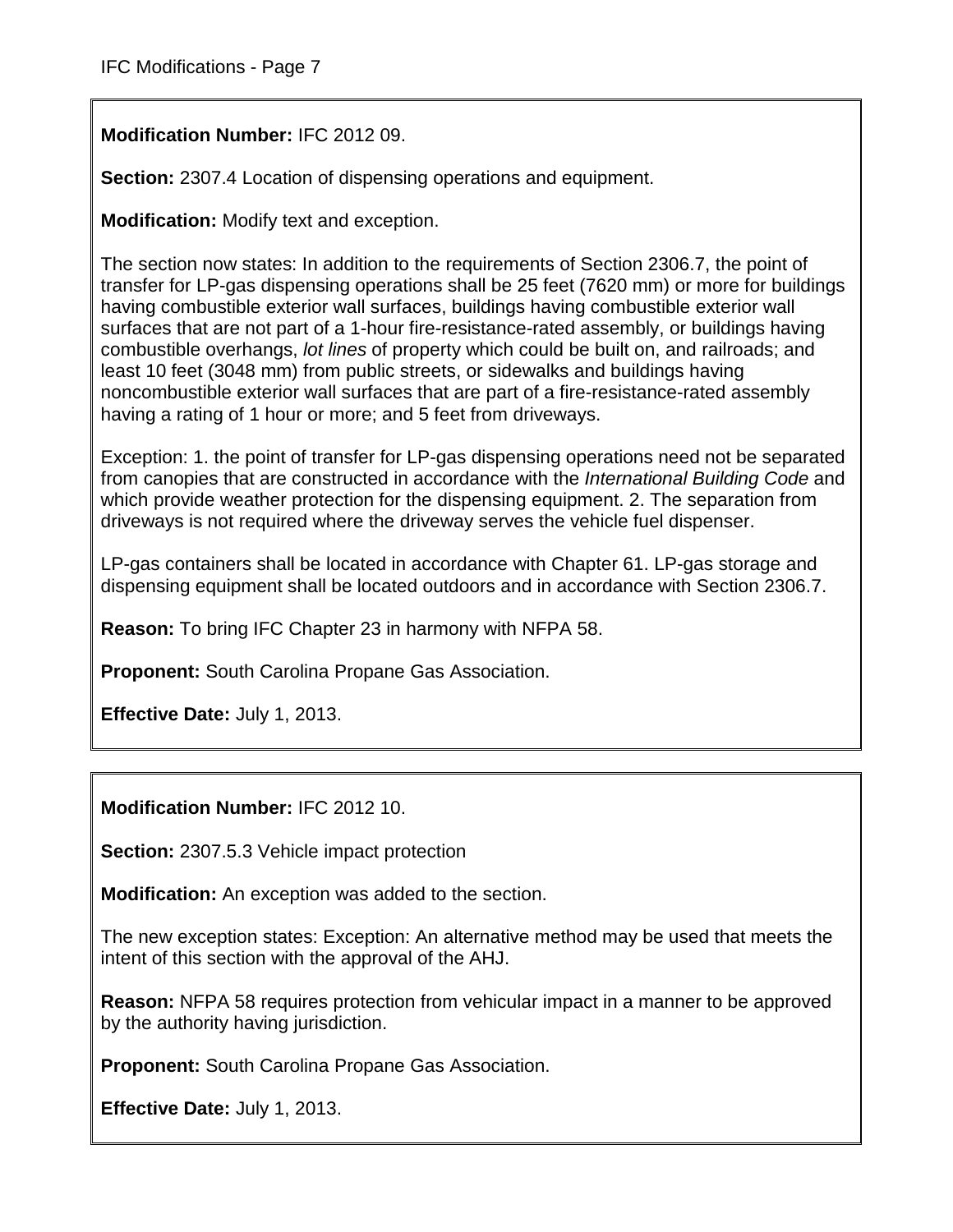**Modification Number:** IFC 2012 11.

**Section:** 2307.6 Private fueling of motor vehicles.

**Modification:** Text was deleted in the first sentence.

The section now states: Self-service LP-gas dispensing systems, including key, code and card lock dispensing systems, shall not be open to the public. In addition to the requirements of Sections 2305 and 2306.7, self-service LP-gas dispensing systems shall be in accordance with the following:

1. The system shall be provided with an emergency shutoff switch located within 100 feet (30 480 mm) of, but not less than 20 feet (6096 mm) from dispensers.

2. The *owner* of the LP-gas motor fuel-dispensing facility shall provide for the safe operation of the system and the training of users.

**Reason:** To allow portable propane cylinders to be refilled at self service refueling stations.

**Proponent:** South Carolina Propane Gas Association.

**Effective Date:** July 1, 2013.

**Modification Number:** IFC 2012 12.

**Section:** 6101.1 Scope.

**Modification:** Text was modified.

The section now states: Storage, handling and transportation of liquefied petroleum gas (LP-gas) and the installation of LP-gas equipment pertinent to systems for such uses shall comply with this chapter and NFPA 58. Properties of LP-gas shall be determined in accordance with Annex B of NFPA 58.

**Reason:** NFPA uses the word annex not appendix.

**Proponent:** South Carolina Fire Marshal's Association.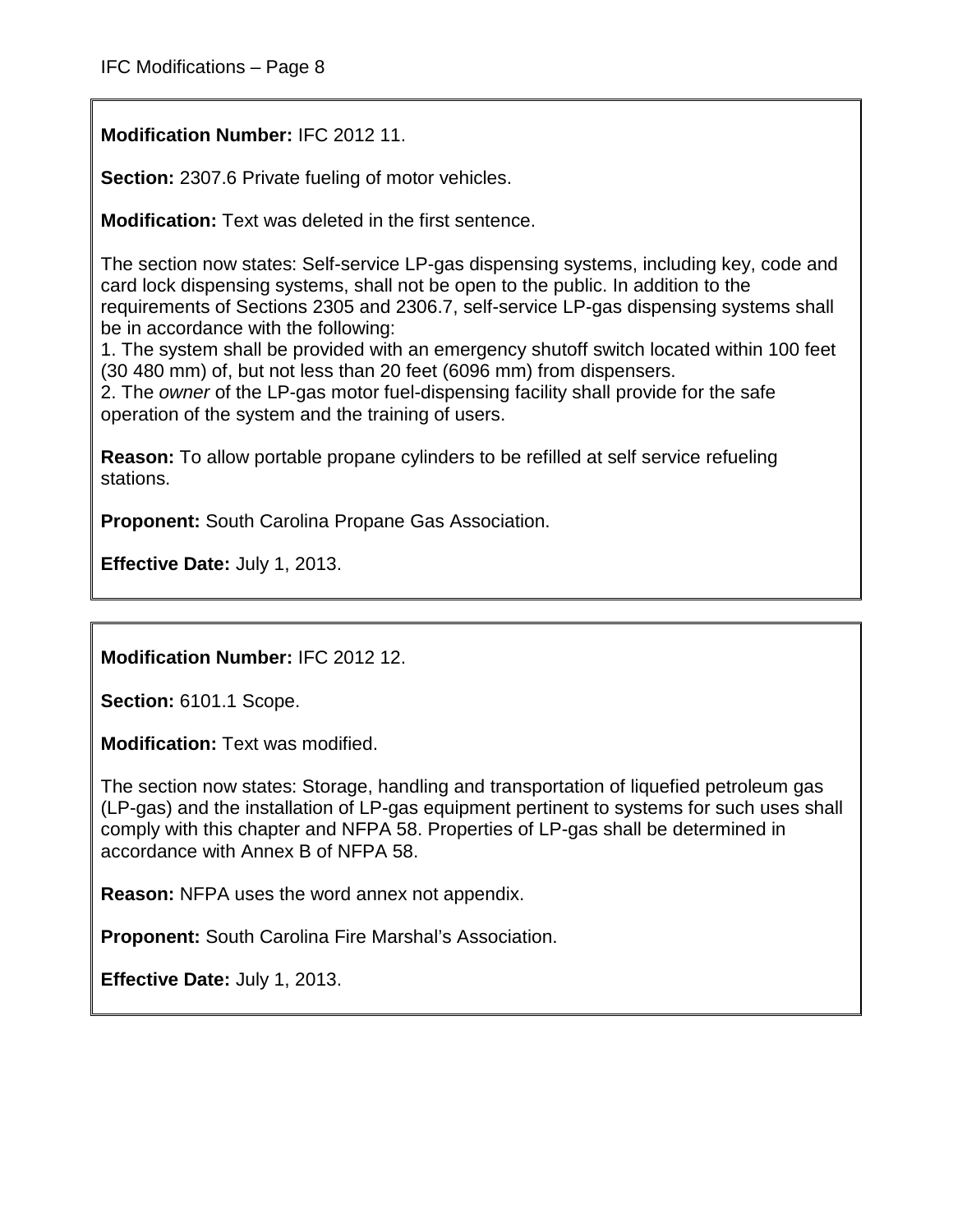**Modification Number:** IFC 2012 13.

**Section:** 6103.2.1.1 Use in basement, pit or similar location.

**Modification:** Delete the section and substitute with new text.

The section now states: LP-gas containers complying 6103.2.2 shall be permitted to be used in basements and above grade underfloor spaces provided such location has adequate ventilation for equipment utilization. Equipment with attached cylinders shall not be left unattended or stored in such location after use. LP-gas container storage shall comply with Section 6109.7. Self contained torch assemblies may be used in accordance with 6103.2.1.6.

**Reason:** To permit the use of LP-gas powered equipment in below grade or underfloor spaces with adequate ventilation.

**Proponent:** South Carolina Fire Marshal's Association.

**Effective Date:** July 1, 2013.

**Modification Number:** IFC 2012 14.

**Section:** 6103.2.1.6 Use with self-contained assemblies.

**Modification:** Increased the capacity of portable LP-gas containers.

The section now states: Portable LP-gas containers are allowed to be used to supply approved self contained torch assemblies or similar appliances. Such containers shall not exceed a water capacity of (2.7) pounds (1.2 kg).

**Reason:** To bring IFC Chapter 61 in harmony with NFPA 58.

**Proponent:** South Carolina Fire Marshal's Association.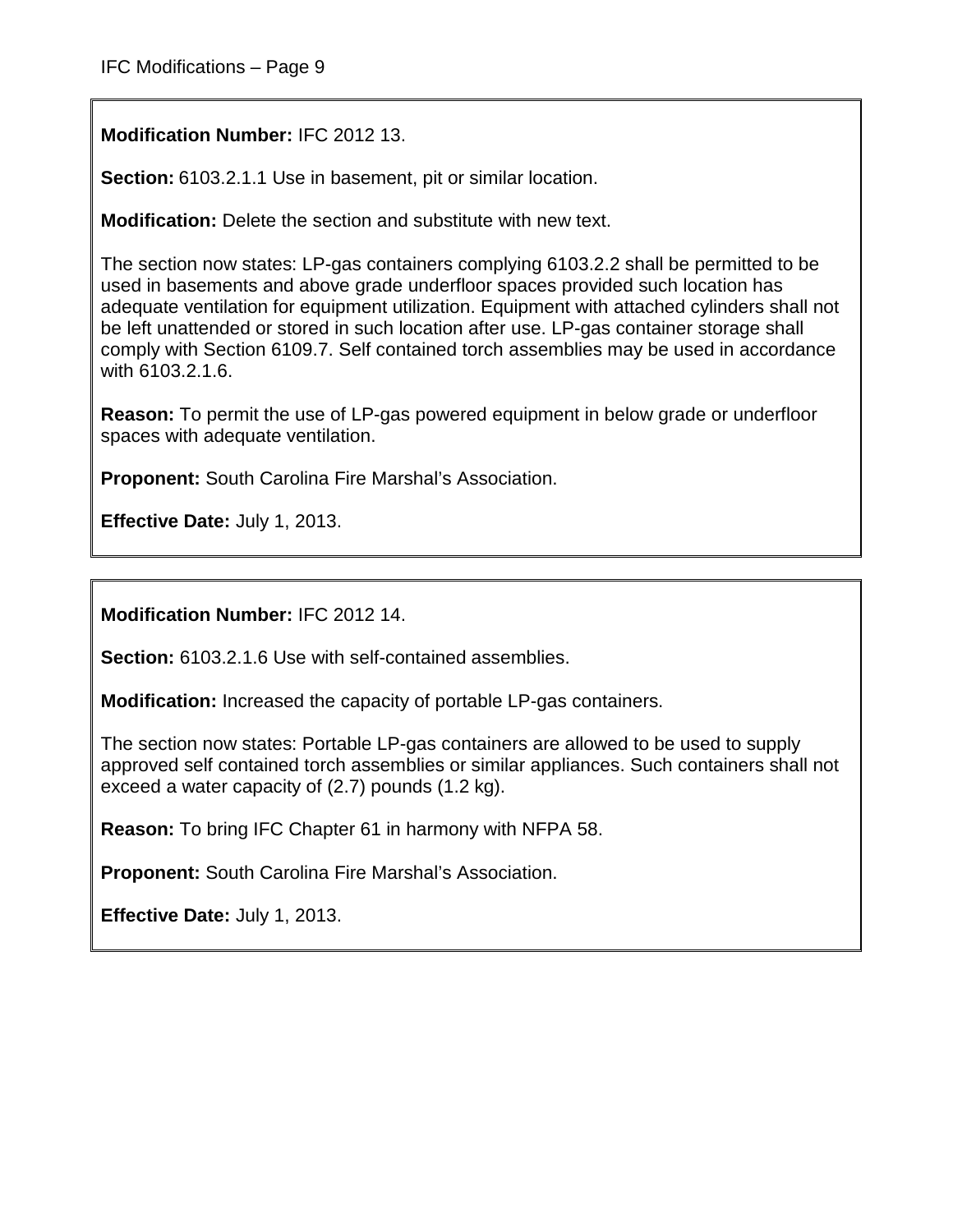**Modification Number:** IFC 2012 15.

**Section:** 6105.2 Release to the atmosphere.

**Modification:** To refer to NFPA 58.

The section now states: LP-gas shall not be released to the atmosphere, except as provided in NFPA 58 7.3.1.

**Reason:** NFPA 58 7.3.1 lists eight allowable methods of venting LP-gas.

**Proponent:** South Carolina Fire Marshal's Association.

**Effective Date:** July 1, 2013.

**Modification Number:** IFC 2012 16.

**Section:** 6106.1 Attendants.

**Modification:** To require an attendant dispensing LP-gas to be qualified in part by NFPA 58.

The section now states: Dispensing of LP-gas shall be performed by a qualified attendant that meets the requirements of this section and NFPA 58 Section 4.4.

**Reason:** NFPA 58 Section 4.4. requires documented training every three years.

**Proponent:** South Carolina Fire Marshal's Association.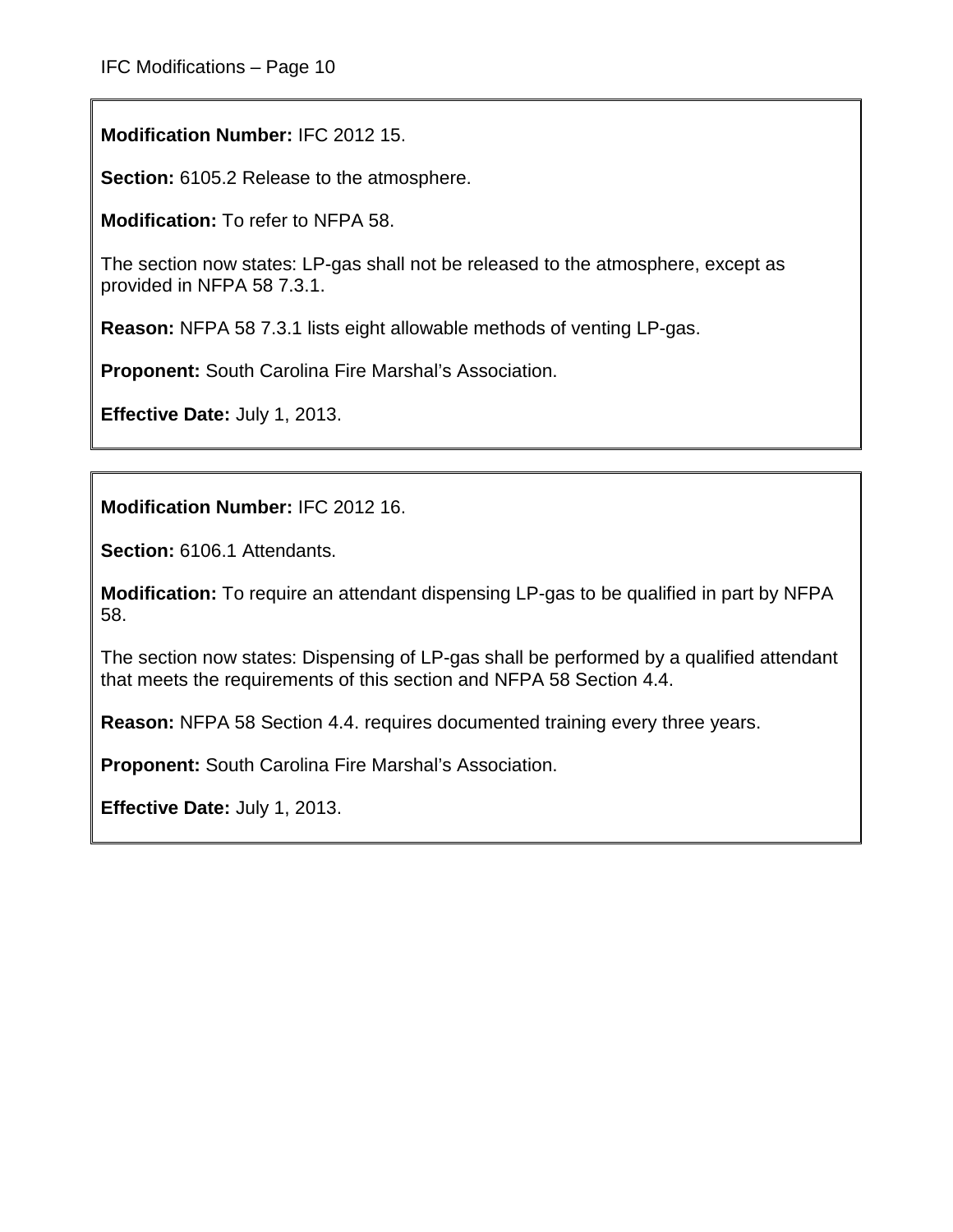**Modification Number:** IFC 2012 17.

**Section:** 6106.2 Overfilling.

**Modification:** Modified text to include compliance with NFPA 58 and the manufacturer's specifications when filling or maintaining LP-gas containers.

The section now states: LP-gas containers shall not be filled or maintained with LP-gas in excess of either the volume determined using the fixed maximum liquid-level gauge installed in accordance with NFPA 58 5.7.5 and in accordance with the manufacturer's specifications or equivalent, or the weight determined by the required percentage of the water capacity marked on the container. Portable LP-gas containers shall not be refilled unless equipped with an overfilling prevention device (OPD) where required by Section 5.7.3 of NFPA 58.

**Reason:** To allow service and repair of propane containers in the field.

**Proponent:** South Carolina Fire Marshal's Association.

**Effective Date:** July 1, 2013.

**Modification Number:** IFC 2012 18.

**Section:** 6107.4 Protecting containers from vehicles.

**Modification:** Added an exception.

The new exception states: An alternative method may be used that meets the intent of this section with the approval of the AHJ.

**Reason:** To allow the AHJ the ability to accept an alternate method of compliance through a variance.

**Proponent:** South Carolina Fire Marshal's Association.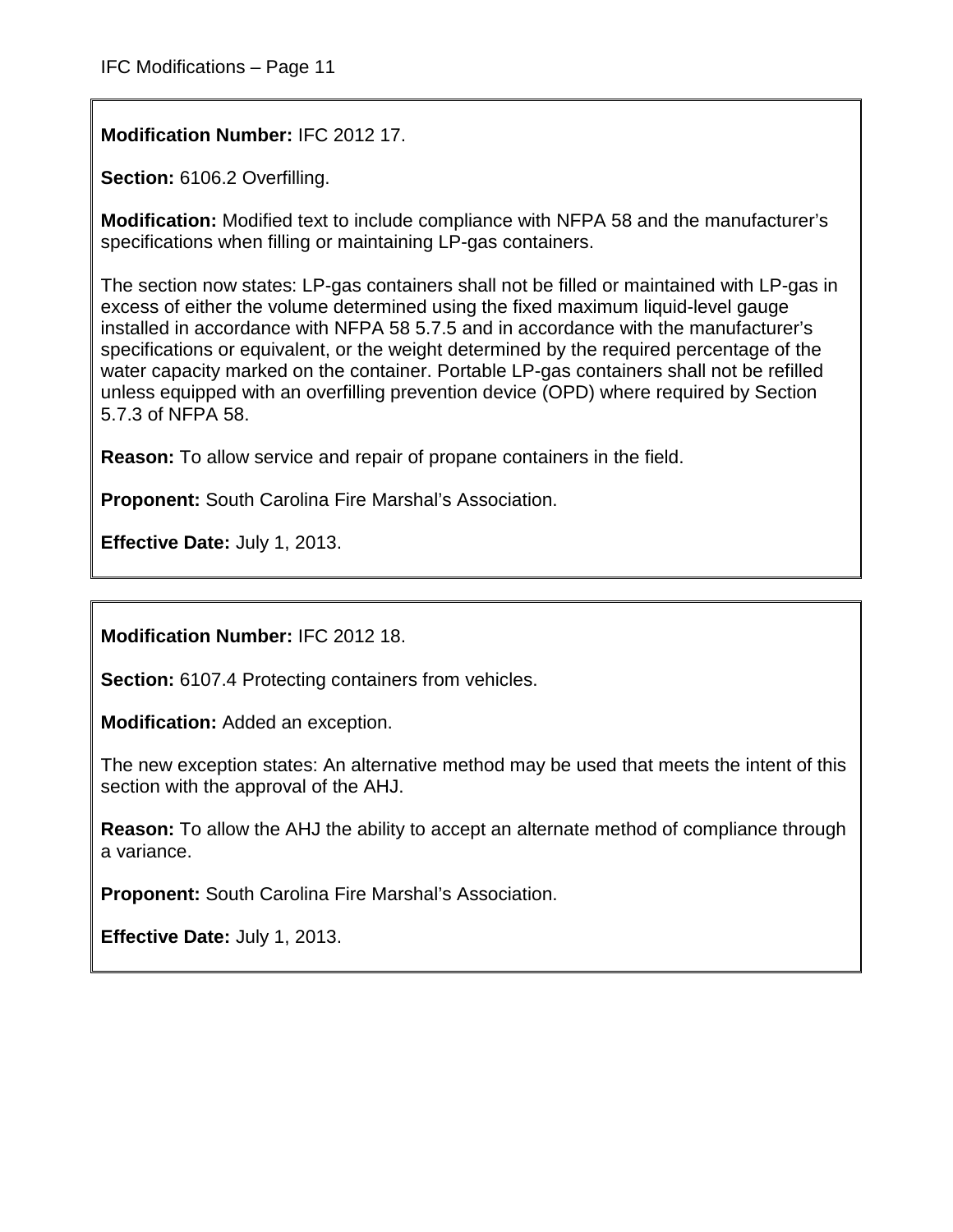**Modification Number:** IFC 2012 19.

**Section:** 6109.3 Position.

**Modification:** Increased the capacity of LP-gas containers.

The section now states: LP-gas containers in storage having individual water capacity greater than 2.7 pounds (1.2 kg) [nominal 1-pound (0.454 kg) LP-gas capacity] shall be positioned with the pressure relief valve in direct communication with the vapor space of the container.

**Reason:** To be in harmony with NFPA 58 for one pound cylinders.

**Proponent:** South Carolina Fire Marshal's Association.

**Effective Date:** July 1, 2013.

**Modification Number:** IFC 2012 20.

**Section:** 6109.7 Storage in basement, pit or similar location.

**Modification:** Modified the exception to increase the capacity of LP-gas containers.

The exception now states: Department of Transportation (DOT) specification cylinders with a maximum water capacity of 2.7 pounds (1.2 kg) for use in completely self contained hand torches and similar applications. The quantity of LP-gas shall not exceed 20 pounds (9 kg).

**Reason:** To be in harmony with NFPA 58 for one pound cylinders.

**Proponent:** South Carolina Fire Marshal's Association.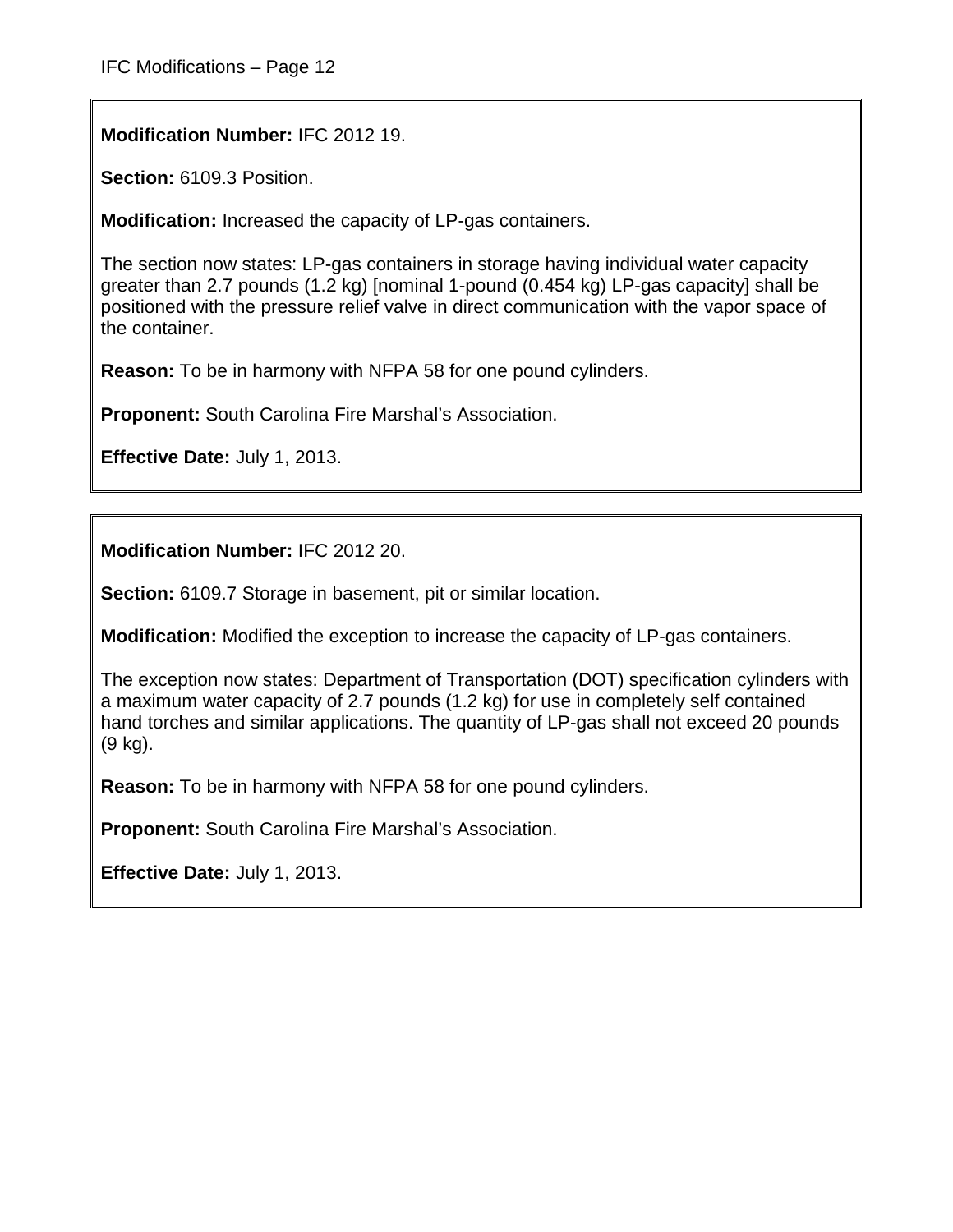**Modification Number:** IFC 2012 21.

**Section:** 6109.9 Storage within buildings accessible to the public.

**Modification:** Increased the capacity of LP-gas self-contained hand torches.

The section now states: Department of Transportation (DOT) specification cylinders with a maximum water capacity of 2.7 pounds (1.2 kg) used in completely self contained hand torches and similar applications are allowed to be stored or displayed in a building accessible to the public. The quantity of LP-gas shall not exceed 200 pounds (91 kg) except as provided in Section 6109.11.

**Reason:** To be in harmony with NFPA 58 for one pound cylinders.

**Proponent:** South Carolina Fire Marshal's Association.

**Effective Date:** July 1, 2013.

**Modification Number:** IFC 2012 22.

**Section:** 6109.13 Protection of containers.

**Modification:** Added text to the end of the section.

The section now states: LP-gas containers shall be stored within a suitable enclosure or otherwise protected against tampering. Vehicle protections shall be required as required by the *fire code official* in accordance with IFC 312 or NFPA 58 8.4.2.2.

**Reason:** To provide an alternate method of compliance.

**Proponent:** South Carolina Fire Marshal's Association.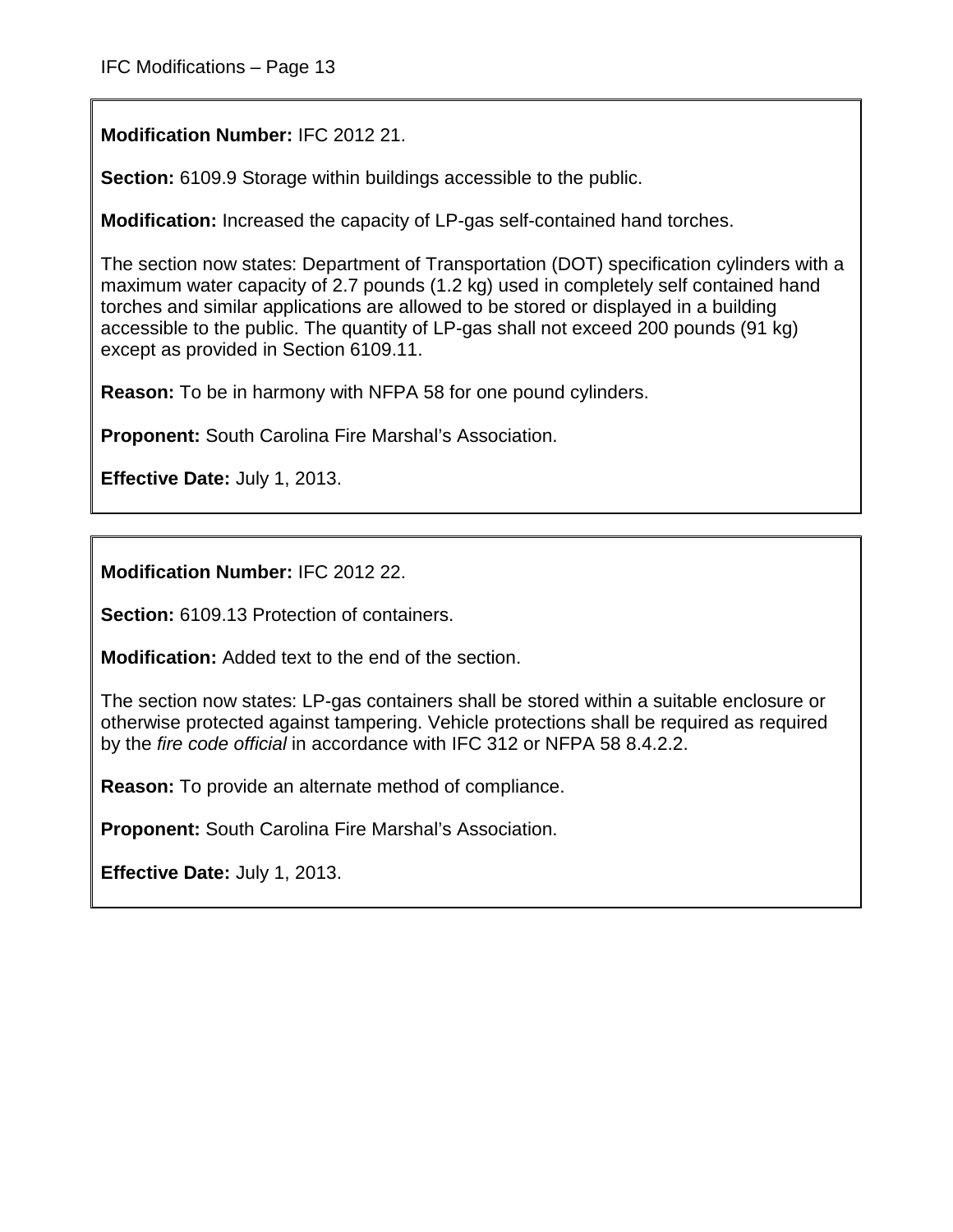**Modification Number:** IFC 2012 23.

**Section:** 6110.1 Temporarily out of service.

**Modification:** Changed the section heading and modified text.

The section now states: Containers not connected for service at customer locations. LPgas containers at customers locations that are not connected for service shall comply with all of the following:

1. Have LP-gas container outlets, except relief valves, closed and plugged or capped.

2. Be positioned with the relief valve in direct communication with the LP-gas container vapor space.

**Reason:** To reflect the original intent of the section.

**Proponent:** South Carolina Fire Marshal's Association.

**Effective Date:** July 1, 2013.

**Modification Number:** IFC 2012 24.

**Section:** 6111.2.1 Near residential, educational and institutional occupancies and other high-risk areas.

**Modification:** Added a second paragraph to the existing section.

The additional text states: Separation distance requirements may be reduced to not less than 50 feet as approved by the *fire code official*, based upon a completed fire safety analysis and consideration of special features such as topographical conditions, capacity of the LP-gas vehicle and the capabilities of the local fire department. The Office of the State Fire Marshall will provide an approved fire safety analysis to be utilized for this specific requirement.

**Reason:** To allow the fire code official to authorize a reduction of the 500 foot requirement.

**Proponent:** South Carolina Fire Marshal's Association.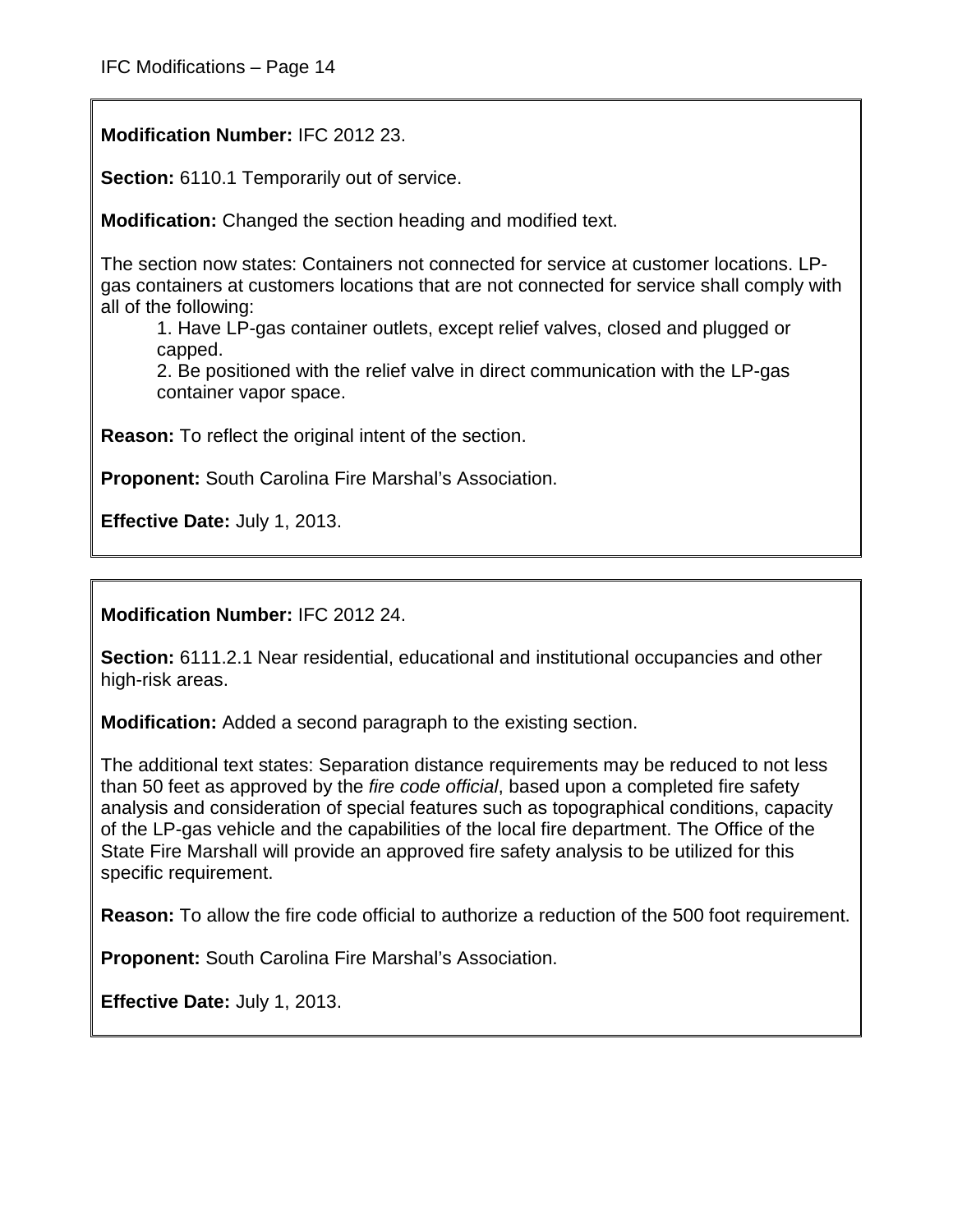**Modification Number:** IFC 2012 25.

**Section:** 6111.3 Garaging.

**Modification:** Changed the reference in the section.

The section now states: Garaging of LP-gas tank vehicles shall be as specified in NFPA 58. Vehicles with LP-gas fuel systems are allowed to be stored or serviced in garages as specified in Section 11.16 of NFPA 58.

**Reason:** To reference the correct section in NFPA 58.

**Proponent:** South Carolina Fire Marshal's Association.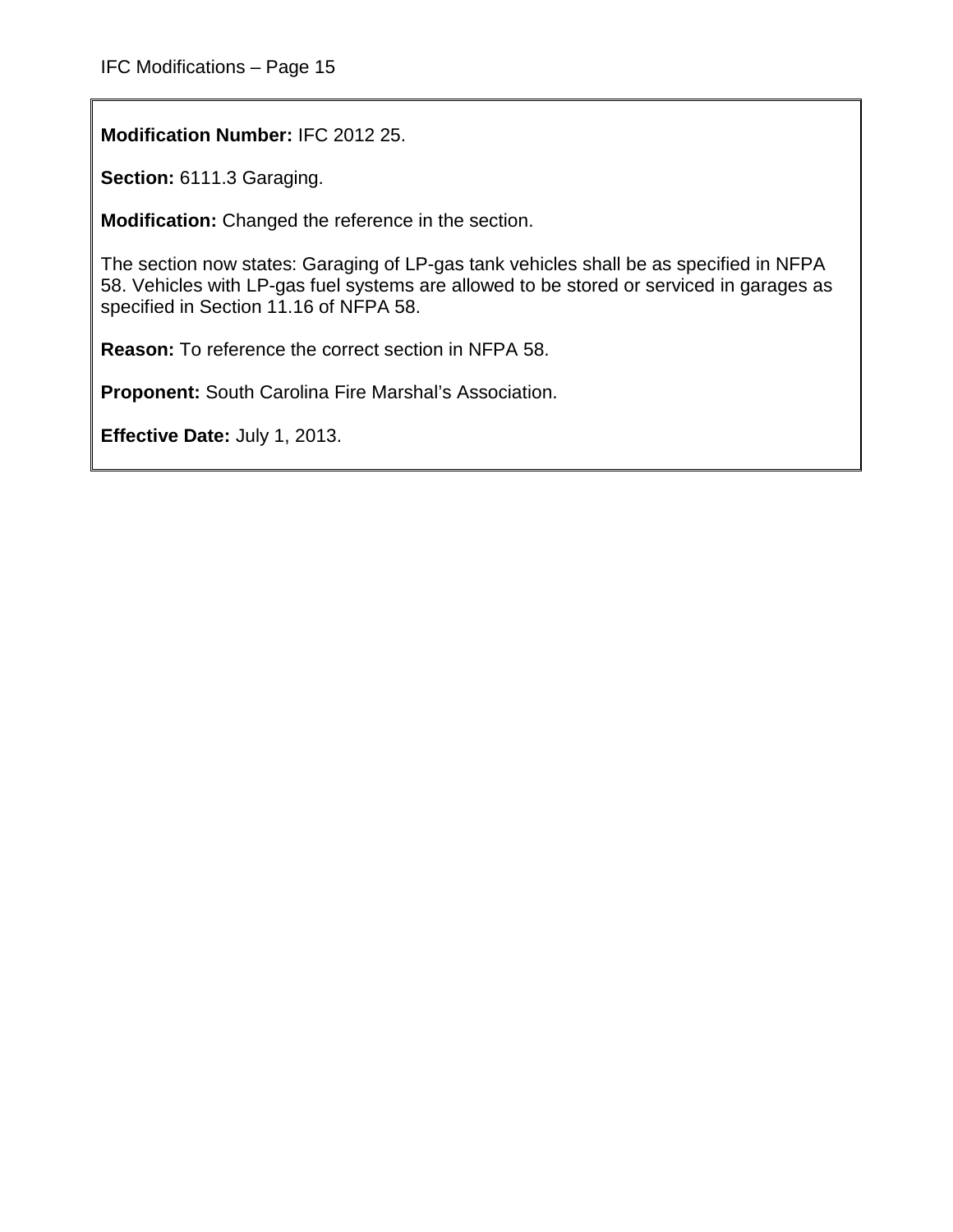#### **SOUTH CAROLINA MODIFICATIONS TO THE 2012 EDITION OF THE INTERNATIONAL FUEL GAS CODE**

As authorized by Section 6-9-40 of the South Carolina Code of Laws, 1976 as amended, the South Carolina Building Codes Council has approved the following modifications to the 2012 edition of the International Fuel Gas Code (IFGC). Approved modifications under Section 6-9-40 are mandatory for all local jurisdictions and must be incorporated into the International Fuel Gas Code.

The modifications are arranged by the affected IFGC section numbers in ascending order. Modifications continued from a prior building code cycle were renumbered to coincide with the 2012 building code cycle numbering, and are distinguished by a note and reference to their prior modification numbers.

**Modification Number:** IFGC 2012 01.

**Section:** 401.9 Identification.

**Modification:** Deleted the section without substitution.

**Reason:** The section does nothing to protect health, safety or welfare. Some products are not capable of being marked.

**Proponent:** South Carolina Propane Gas Association

**Effective Date:** July 1, 2013.

**Modification Number:** IFGC 2012 02.

**Section:** 401.10 Third-party testing and certification.

**Modification:** Deleted and added text concerning third party testing of piping and fittings.

The modified section now states: All piping, tubing and fittings shall comply with the applicable referenced standards, specifications and performance criteria of this code, including Section 403 of the IFGC and corresponding sections.

**Reason:** The requirement offers little or no protection of health, safety or welfare to the public.

**Proponent:** South Carolina Propane Gas Association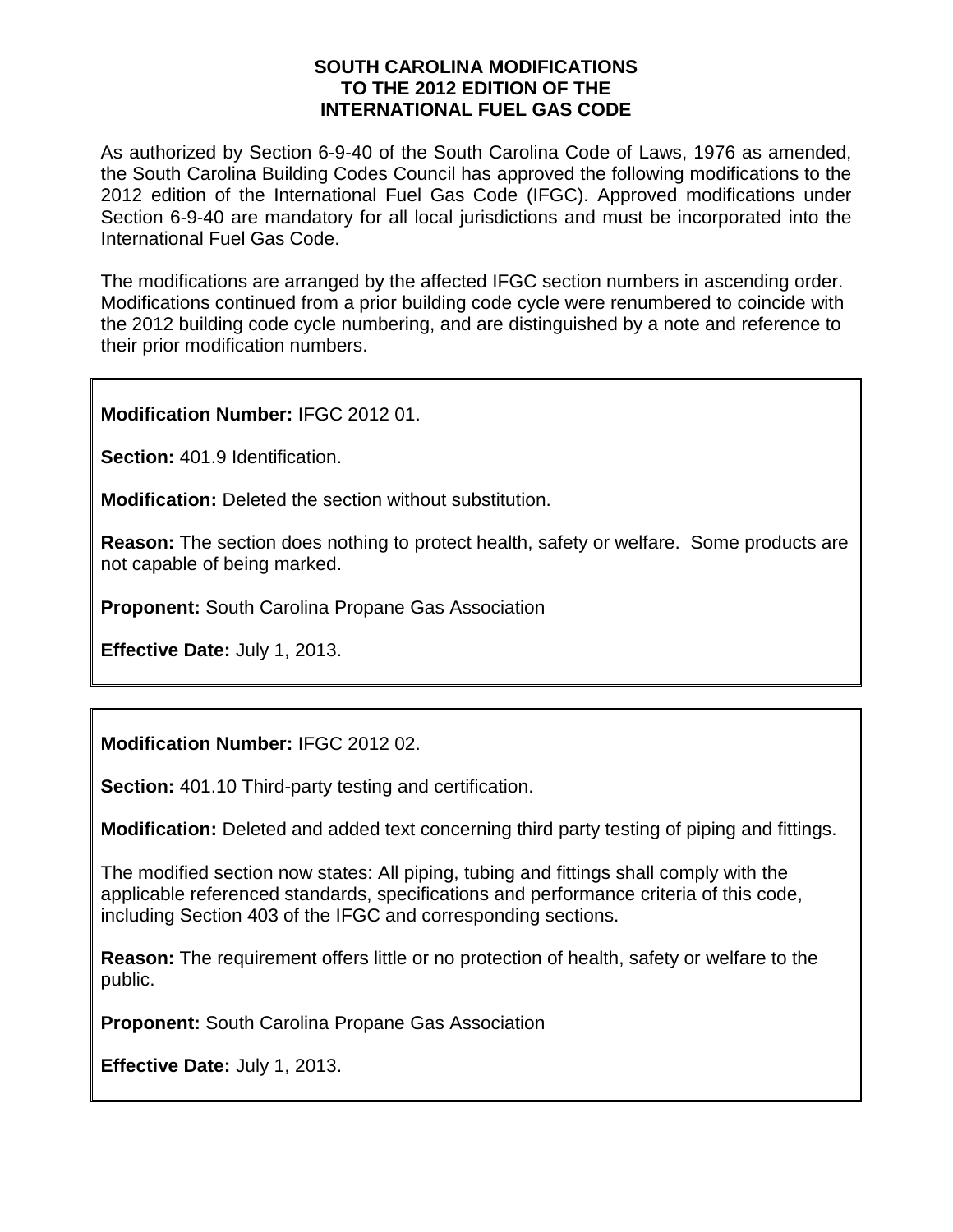**Modification Number:** IFGC 2012 03.

**Section:** 412.4 Listed equipment.

**Modification:** Deleted the requirement for listed LP-gas equipment.

The modified section now states: Hoses, hose connections, vehicle fuel connections, dispensers, LP-gas pumps and electrical *equipment* used for LP-gas shall comply with the requirements of NFPA 58.

**Reason:** No listed dispenser packages for LP-gas dispensers are available at this time.

**Proponent:** South Carolina Propane Gas Association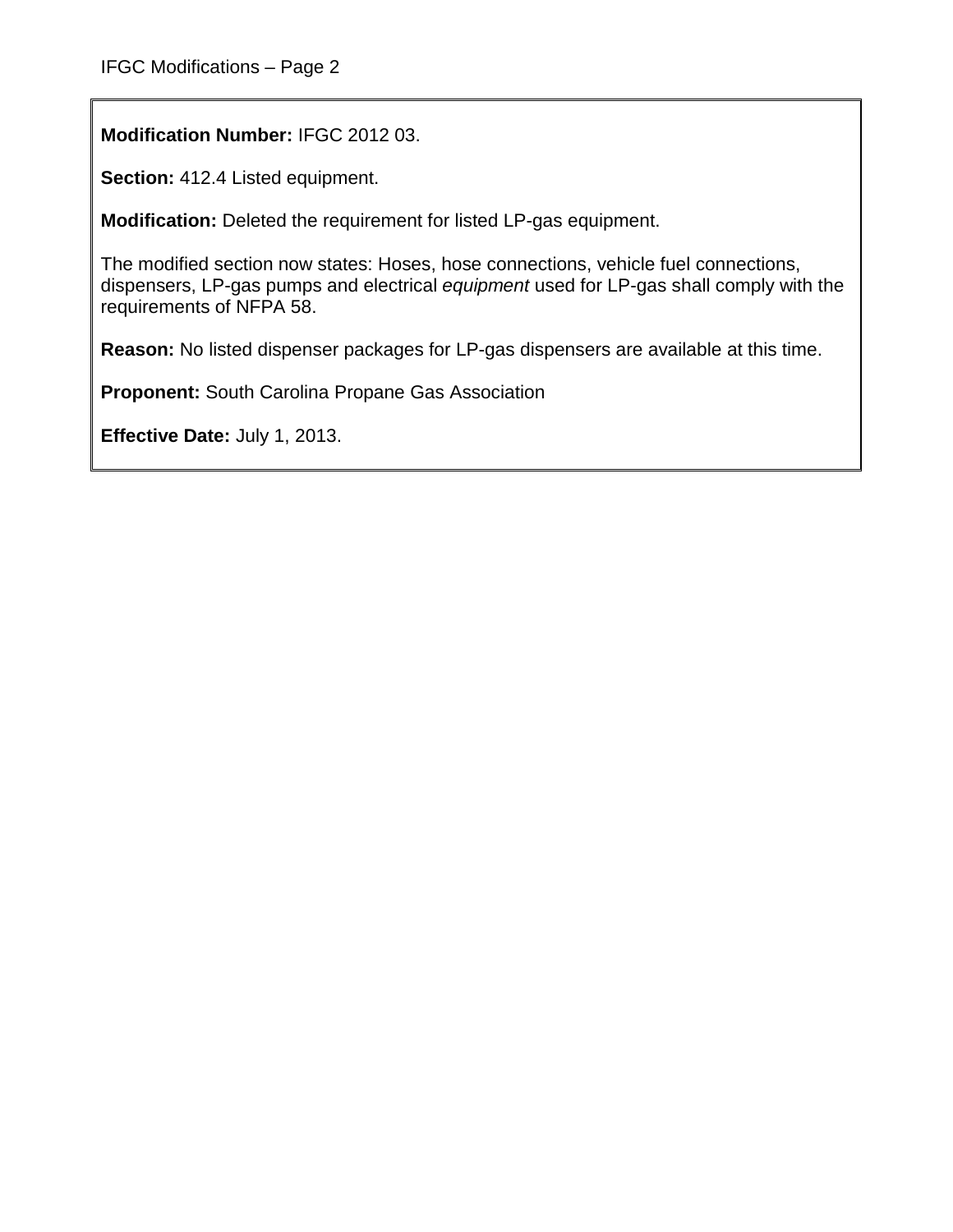**Modification Number:** IFGC 2012 04.

**Section:** 412.6 Location.

**Modification:** Deleted and added text to the section.

The modified section now states: In addition to the fuel dispensing requirements of the *International Fire Code*, the point of transfer for dispensing operations shall be 25 feet (7620 mm) or more from buildings having combustible exterior wall surfaces, buildings having noncombustible exterior wall surfaces that are not part of a 1-hour fire-resistancerated assembly or buildings having combustible overhangs, property which could be built on, and railroads; and at least 10 feet (3038 mm) from public streets or sidewalks and buildings having noncombustible exterior wall surfaces that are part of a fire-resistancerated assembly having a rating of 1 hour or more; and 5 feet from driveways.

Exception: 1. The point of transfer for dispensing operations need not be separated from canopies providing weather protection for the dispensing equipment constructed in accordance with the *International Building Code*. Liquefied petroleum gas containers shall be located in accordance with the *International Fire Code*. 2. The separation from driveways is not required where the driveway serves the vehicle fuel dispenser.

Liquefied petroleum gas storage and dispensing equipment shall be located outdoors and in accordance with the *International Fire Code*.

**Reason:** To bring the IFGC in harmony with NFPA 58 with respect to distance between the point of transfer and exposures.

**Proponent:** South Carolina Propane Gas Association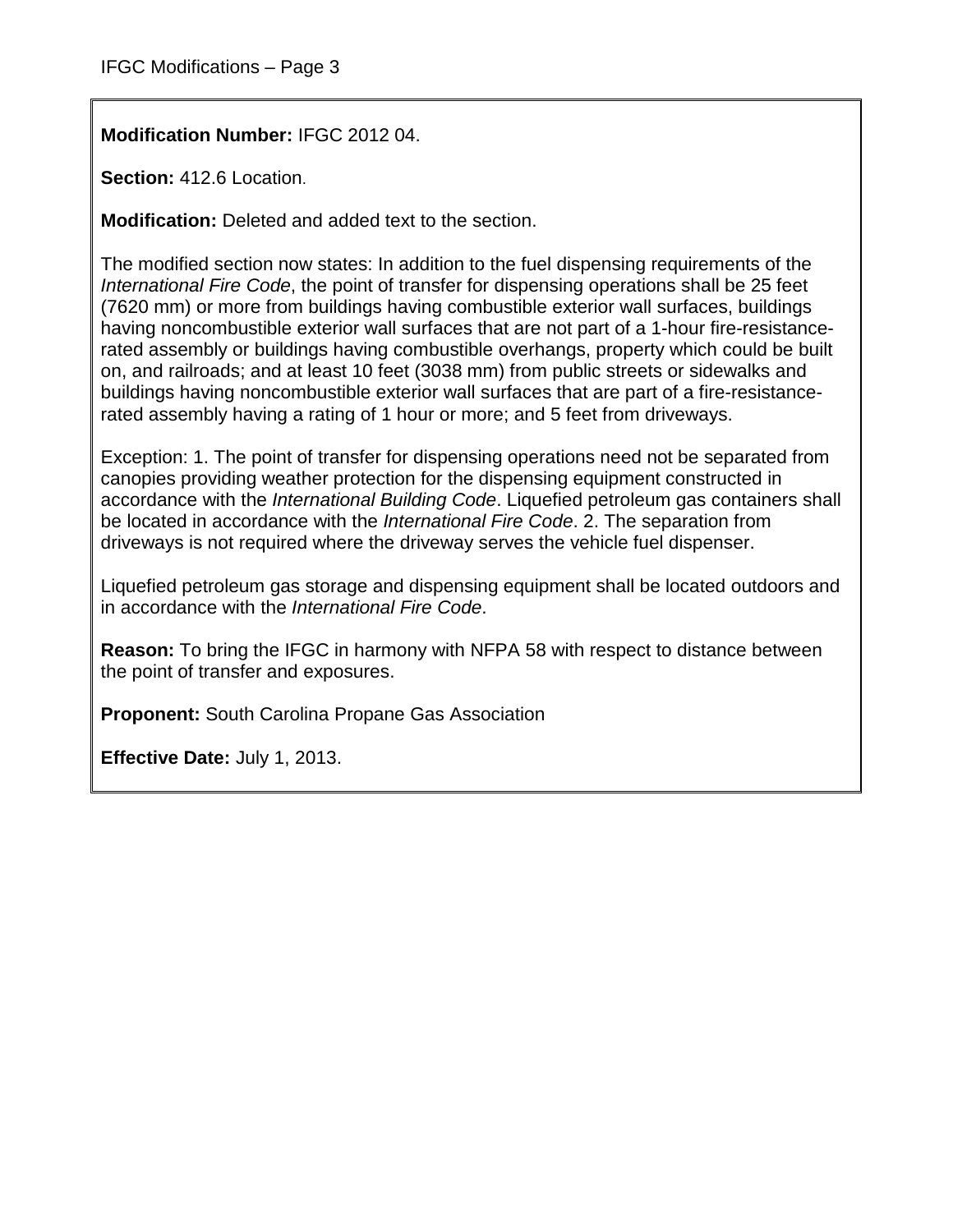**Modification Number:** IFGC 2012 05.

**Section:** 412.7.3 Vehicle impact protection.

**Modification:** Added an exception to the section.

The new exception now states: Exception: An alternative method may be used that meets the intent of this section with the approval of the AHJ.

**Reason:** To allow the AHJ the ability to accept an alternate method of compliance through a variance.

**Proponent:** South Carolina Propane Gas Association

**Effective Date:** July 1, 2013.

**Modification Number:** IFGC 2012 06.

**Section:** 412.8 Private fueling of motor vehicles.

**Modification:** Deleted the requirement for a permanently mounted fuel containers.

The modified section now states: Self-service LP-gas dispensing systems, including key, code and card lock dispensing systems, shall not be open to the public. In addition to the requirements of the International Fire Code, self-service LP-gas dispensing systems shall be provided with an emergency shutoff switch located within 100 feet (30 480 mm) of, but not less than 20 feet (6096 mm) from, dispensers and the owner of the dispensing facility shall ensure the safe operation of the system and the training of users.

**Reason:** The requirement would prohibit vehicles with removable containers from being refilled at self-service refueling stations.

**Proponent:** South Carolina Propane Gas Association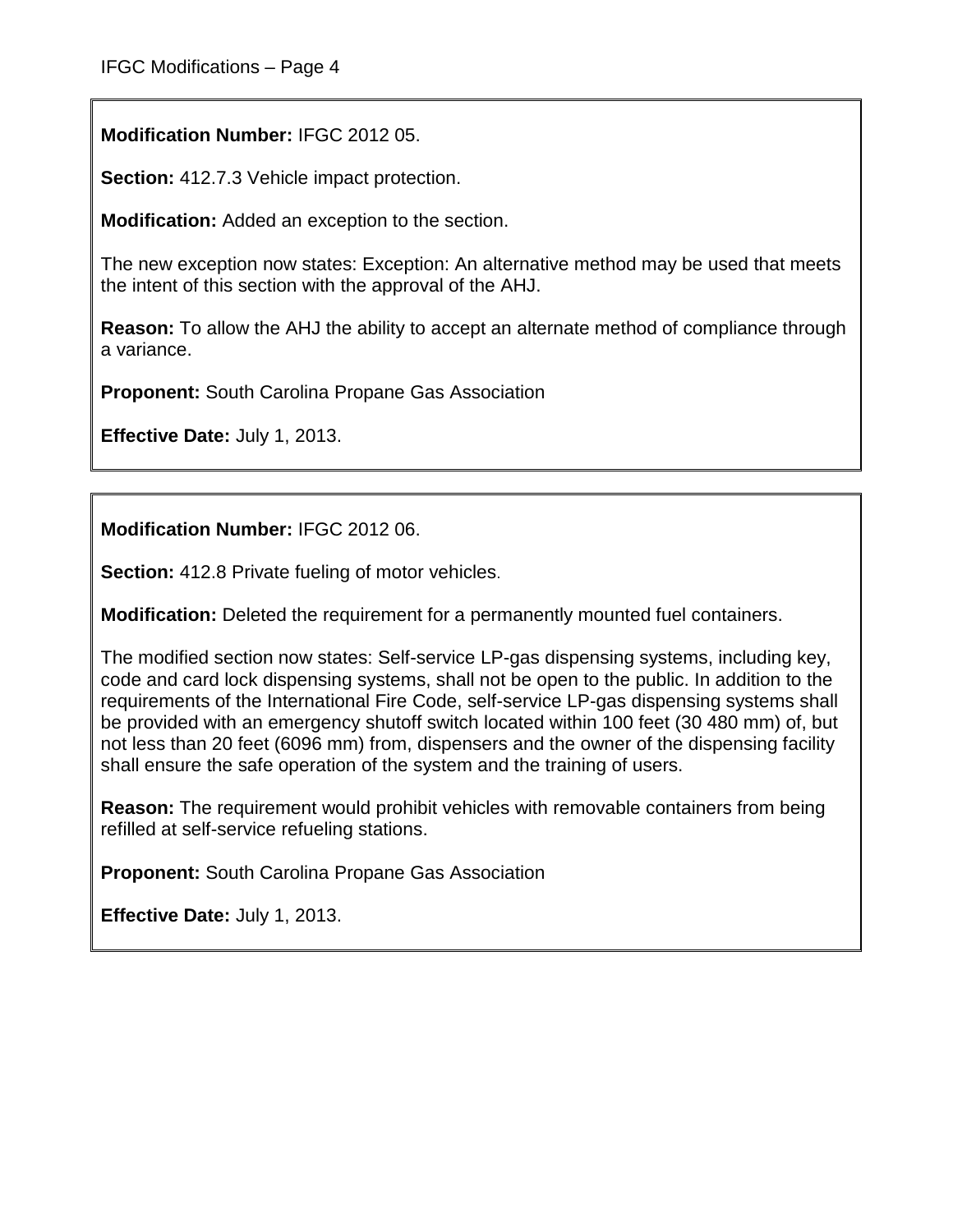## **Modification Number:** IFGC 2012 07.

**Section:** 505.1.1 Commercial cooking appliances vented by exhaust hoods.

**Modification:** An exception was added to the section to allow an interlock between cooking appliances and exhaust hood systems as an option when the appliances are of the manually operated type and are factory equipped with standing pilot burner ignition systems.

The modified section states: Where commercial cooking appliances are vented by means of the Type I or Type II kitchen exhaust hood system that serves such appliances, the exhaust system shall be fan powered and the appliances shall be interlocked with the exhaust hood system to prevent appliance operation when the exhaust hood system is not operating. Where a solenoid valve is installed in the gas piping as part of an interlock system, gas piping shall not be installed to bypass such valve. Dampers shall not be installed in the exhaust system.

Exception: An interlock between the cooking appliance and the exhaust hood system shall not be required for appliances that are of the manually operated type and are factory equipped with standing pilot burner ignition systems.

**Reason:** Manually operated commercial cooking appliances are in operation only when kitchen staff is present. An inoperative exhaust system, therefore, is apparent to kitchen personnel.

**Note:** Continued modification IFGC 2000 02 and 2006 01. This modification includes the additional language approved by modification IFGC 2003 02.

**Proponent:** Piedmont Natural Gas.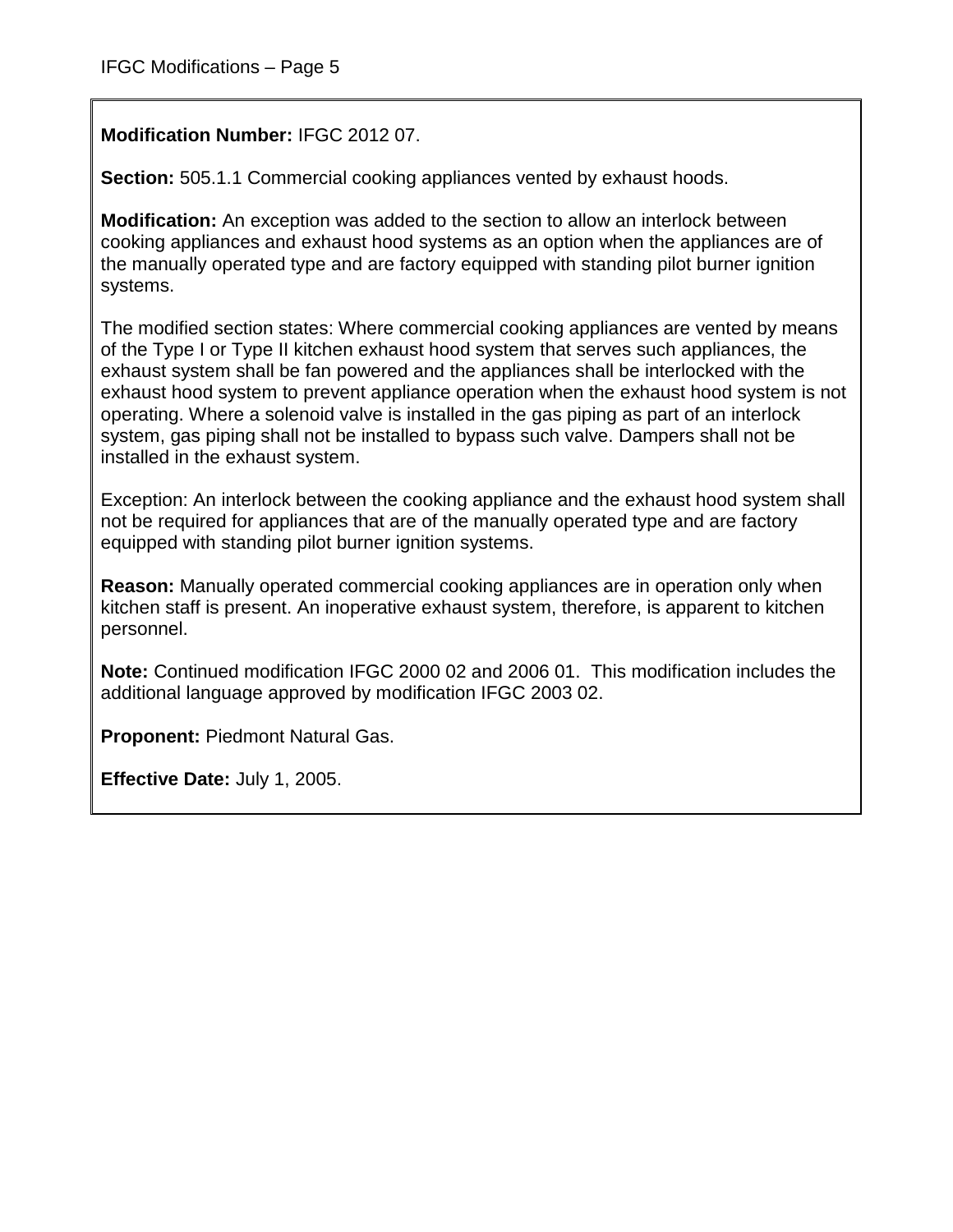#### **SOUTH CAROLINA MODIFICATIONS TO THE 2011 EDITION OF THE NATIONAL ELECTRICAL CODE**

As authorized by Section 6-9-40 of the South Carolina Code of Laws, 1976 as amended, the South Carolina Building Codes Council has approved the following modifications to the 2011 edition of the National Electrical Code (NEC). The approved modifications under Section 6-9-40 are mandatory for all local jurisdictions and must be incorporated into the National Electrical Code.

The modifications are arranged by the affected NEC section numbers in ascending order. Modifications continued from a prior building code cycle were renumbered to coincide with the 2012 building code cycle numbering, and are distinguished by a note and reference to their prior modification numbers.

**Modification Number:** NEC 2011 01.

**Article:** 90.2(B)(5)b Scope.

**Modification:** Language was added to the sentence.

The modified section will now read: b. Are located in legally established easements, rightsof-way, or by other agreements either designated by or recognized by public service commissions, utility commissions, or other regulatory agencies having jurisdiction for such installations, or

**Reason:** To provide a more concise understanding of the additional agreements and rules that govern an electric utility's operations.

**Note:** Continued modification NEC 2008 01.

**Proponent:** Duke Energy